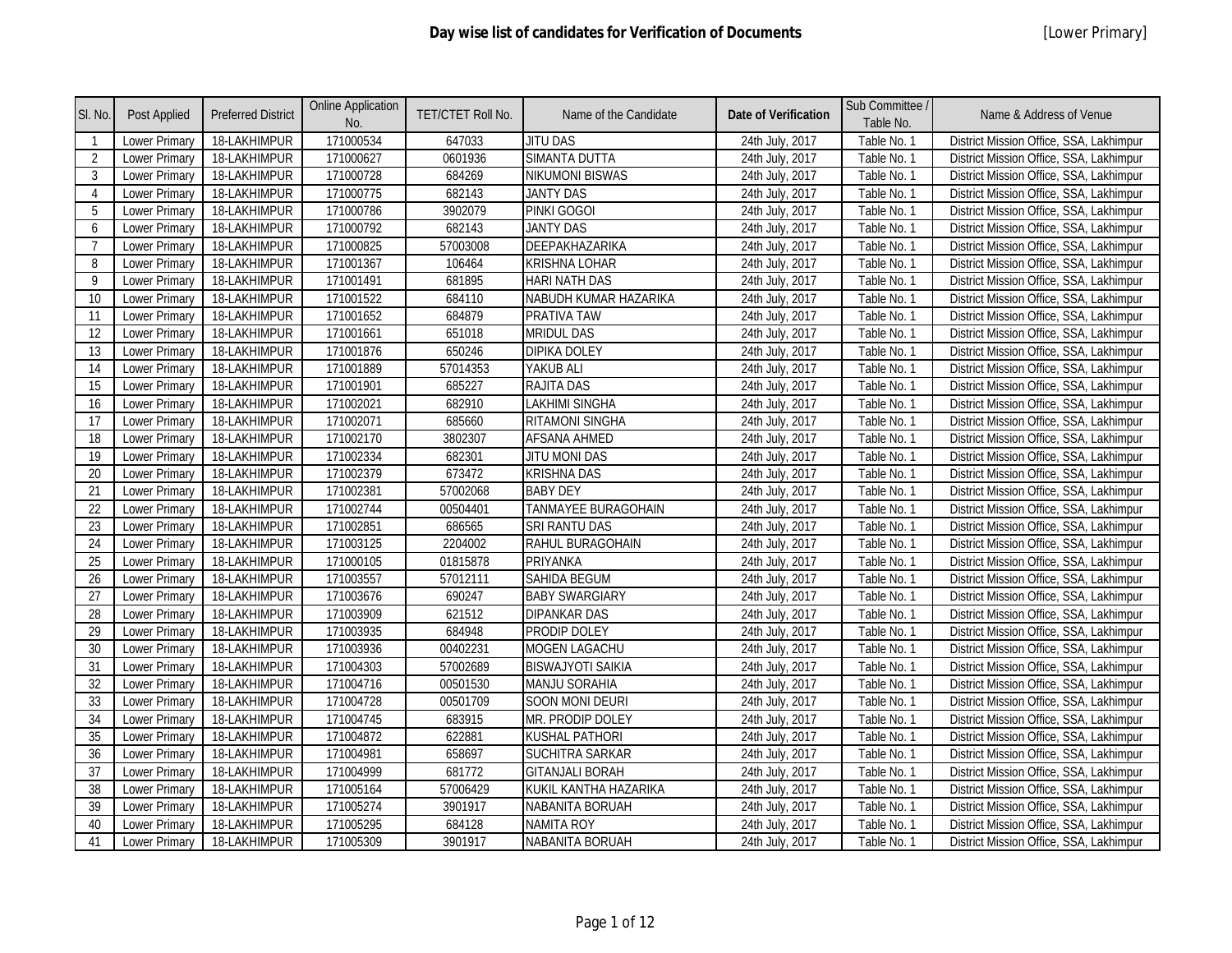| SI. No. | Post Applied         | <b>Preferred District</b> | <b>Online Application</b><br>No. | TET/CTET Roll No. | Name of the Candidate       | <b>Date of Verification</b> | Sub Committee /<br>Table No. | Name & Address of Venue                 |
|---------|----------------------|---------------------------|----------------------------------|-------------------|-----------------------------|-----------------------------|------------------------------|-----------------------------------------|
| 42      | Lower Primary        | 18-LAKHIMPUR              | 171005356                        | 684276            | NIKUNJA KUMAR MONDAL        | 24th July, 2017             | Table No. 1                  | District Mission Office, SSA, Lakhimpur |
| 43      | Lower Primary        | 18-LAKHIMPUR              | 171005515                        | 682785            | <b>KRISHNA KAMAL SAIKIA</b> | 24th July, 2017             | Table No. 1                  | District Mission Office, SSA, Lakhimpur |
| 44      | Lower Primary        | 18-LAKHIMPUR              | 171005555                        | 3801369           | PABITRA SARMAH              | 24th July, 2017             | Table No. 1                  | District Mission Office, SSA, Lakhimpur |
| 45      | <b>Lower Primary</b> | 18-LAKHIMPUR              | 171005561                        | 3807982           | <b>KAUSHIK SAIKIA</b>       | 24th July, 2017             | Table No. 1                  | District Mission Office, SSA, Lakhimpur |
| 46      | Lower Primary        | 18-LAKHIMPUR              | 171005797                        | 3808940           | <b>KANCHAN DAS</b>          | 24th July, 2017             | Table No. 1                  | District Mission Office, SSA, Lakhimpur |
| 47      | <b>Lower Primary</b> | 18-LAKHIMPUR              | 171005880                        | 684670            | PLABITA DOLEY               | 24th July, 2017             | Table No. 1                  | District Mission Office, SSA, Lakhimpur |
| 48      | Lower Primary        | 18-LAKHIMPUR              | 171005906                        | 3806785           | <b>RAKESH CHOWDHURY</b>     | 24th July, 2017             | Table No. 1                  | District Mission Office, SSA, Lakhimpur |
| 49      | <b>Lower Primary</b> | 18-LAKHIMPUR              | 171006137                        | 623796            | <b>MOUSUMI DOLEY</b>        | 24th July, 2017             | Table No. 1                  | District Mission Office, SSA, Lakhimpur |
| 50      | Lower Primary        | 18-LAKHIMPUR              | 171006340                        | 3610102091        | <b>SANDEEP KUMAR</b>        | 24th July, 2017             | Table No. 1                  | District Mission Office, SSA, Lakhimpur |
| 51      | Lower Primary        | 18-LAKHIMPUR              | 171006608                        | 682428            | <b>JUNMONI BORAH</b>        | 24th July, 2017             | Table No. 1                  | District Mission Office, SSA, Lakhimpur |
| 52      | Lower Primary        | 18-LAKHIMPUR              | 171006636                        | 3808869           | <b>SUCHITRA BHAWAL</b>      | 24th July, 2017             | Table No. 1                  | District Mission Office, SSA, Lakhimpur |
| 53      | <b>Lower Primary</b> | 18-LAKHIMPUR              | 171006726                        | 00501698          | JAYANTA CHANDRA BORUAH      | 24th July, 2017             | Table No. 1                  | District Mission Office, SSA, Lakhimpur |
| 54      | <b>Lower Primary</b> | 18-LAKHIMPUR              | 171007047                        | 678729            | <b>SURAJIT MILI</b>         | 24th July, 2017             | Table No. 1                  | District Mission Office, SSA, Lakhimpur |
| 55      | Lower Primary        | 18-LAKHIMPUR              | 171007083                        | 621078            | CHIRANJIB PEGU              | 24th July, 2017             | Table No. 1                  | District Mission Office, SSA, Lakhimpur |
| 56      | <b>Lower Primary</b> | 18-LAKHIMPUR              | 171007129                        | 682033            | <b>ILURA KULI</b>           | 24th July, 2017             | Table No. 1                  | District Mission Office, SSA, Lakhimpur |
| 57      | Lower Primary        | 18-LAKHIMPUR              | 171007161                        | 683639            | <b>MITALI PATIR</b>         | 24th July, 2017             | Table No. 1                  | District Mission Office, SSA, Lakhimpur |
| 58      | Lower Primary        | 18-LAKHIMPUR              | 171007226                        | 683468            | LIPIKA OZA                  | 24th July, 2017             | Table No. 1                  | District Mission Office, SSA, Lakhimpur |
| 59      | Lower Primary        | 18-LAKHIMPUR              | 171007304                        | 686388            | SRI KUMAL KULI              | 24th July, 2017             | Table No. 1                  | District Mission Office, SSA, Lakhimpur |
| 60      | Lower Primary        | 18-LAKHIMPUR              | 171007503                        | 00604255          | <b>GEETASHREE GOGOI</b>     | 24th July, 2017             | Table No. 1                  | District Mission Office, SSA, Lakhimpur |
| 61      | Lower Primary        | 18-LAKHIMPUR              | 171007550                        | 686669            | <b>SUMI RANI DEORI</b>      | 24th July, 2017             | Table No. 2                  | District Mission Office, SSA, Lakhimpur |
| 62      | <b>Lower Primary</b> | 18-LAKHIMPUR              | 171007583                        | 681628            | <b>DOLIDAS</b>              | 24th July, 2017             | Table No. 2                  | District Mission Office, SSA, Lakhimpur |
| 63      | <b>Lower Primary</b> | 18-LAKHIMPUR              | 171007639                        | 3801884           | <b>SIKHA MONI PHUKAN</b>    | 24th July, 2017             | Table No. 2                  | District Mission Office, SSA, Lakhimpur |
| 64      | <b>Lower Primary</b> | 18-LAKHIMPUR              | 171007720                        | 642996            | <b>BISHNU PRASAD DAS</b>    | 24th July, 2017             | Table No. 2                  | District Mission Office, SSA, Lakhimpur |
| 65      | Lower Primary        | 18-LAKHIMPUR              | 171007798                        | 680004            | KAMAL CHANDRA DEURI         | 24th July, 2017             | Table No. 2                  | District Mission Office, SSA, Lakhimpur |
| 66      | <b>Lower Primary</b> | 18-LAKHIMPUR              | 171007986                        | 681627            | <b>DOLAN BORAH</b>          | 24th July, 2017             | Table No. 2                  | District Mission Office, SSA, Lakhimpur |
| 67      | <b>Lower Primary</b> | 18-LAKHIMPUR              | 171008010                        | 680273            | APURBA HAZARIKA             | 24th July, 2017             | Table No. 2                  | District Mission Office, SSA, Lakhimpur |
| 68      | Lower Primary        | 18-LAKHIMPUR              | 171008059                        | 680477            | <b>BHABEN DAS</b>           | 24th July, 2017             | Table No. 2                  | District Mission Office, SSA, Lakhimpur |
| 69      | Lower Primary        | 18-LAKHIMPUR              | 171008308                        | 01903715          | JOSHI DINESHKUMAR           | 24th July, 2017             | Table No. 2                  | District Mission Office, SSA, Lakhimpur |
| 70      | Lower Primary        | 18-LAKHIMPUR              | 171008696                        | 680497            | <b>BHABESH PATIR</b>        | 24th July, 2017             | Table No. 2                  | District Mission Office, SSA, Lakhimpur |
| 71      | <b>Lower Primary</b> | 18-LAKHIMPUR              | 171008707                        | 57003990          | <b>GOBIN BORAH</b>          | 24th July, 2017             | Table No. 2                  | District Mission Office, SSA, Lakhimpur |
| 72      | Lower Primary        | 18-LAKHIMPUR              | 171008952                        | 01706962          | <b>ARTI</b>                 | 24th July, 2017             | Table No. 2                  | District Mission Office, SSA, Lakhimpur |
| 73      | Lower Primary        | 18-LAKHIMPUR              | 171008957                        | 681761            | <b>GITA CHARAHIA</b>        | 24th July, 2017             | Table No. 2                  | District Mission Office, SSA, Lakhimpur |
| 74      | <b>Lower Primary</b> | 18-LAKHIMPUR              | 171009372                        | 686287            | <b>DHANANJAY DAS</b>        | 24th July, 2017             | Table No. 2                  | District Mission Office, SSA, Lakhimpur |
| 75      | Lower Primary        | 18-LAKHIMPUR              | 171009432                        | 671865            | DHRUBA JYOTI KAMAN          | 24th July, 2017             | Table No. 2                  | District Mission Office, SSA, Lakhimpur |
| 76      | Lower Primary        | 18-LAKHIMPUR              | 171009472                        | 3901699           | PALLABI CHUTIA              | 24th July, 2017             | Table No. 2                  | District Mission Office, SSA, Lakhimpur |
| 77      | Lower Primary        | 18-LAKHIMPUR              | 171009757                        | 686998            | <b>UJJAL ROY</b>            | 24th July, 2017             | Table No. 2                  | District Mission Office, SSA, Lakhimpur |
| 78      | Lower Primary        | 18-LAKHIMPUR              | 171009791                        | 683349            | MISS DEEPAMONI SONOWAL      | 24th July, 2017             | Table No. 2                  | District Mission Office, SSA, Lakhimpur |
| 79      | Lower Primary        | 18-LAKHIMPUR              | 171009809                        | 686382            | KRISHNA KANTA PAYENG        | 24th July, 2017             | Table No. 2                  | District Mission Office, SSA, Lakhimpur |
| 80      | <b>Lower Primary</b> | 18-LAKHIMPUR              | 171009824                        | 680730            | <b>BIJU BASUMATARY</b>      | 24th July, 2017             | Table No. 2                  | District Mission Office, SSA, Lakhimpur |
| 81      | Lower Primary        | 18-LAKHIMPUR              | 171010014                        | 00504048          | NYAYASMRITA CHETIA          | 24th July, 2017             | Table No. 2                  | District Mission Office, SSA, Lakhimpur |
| 82      | <b>Lower Primary</b> | 18-LAKHIMPUR              | 171010051                        | 685044            | PURABI SONOWAL              | 24th July, 2017             | Table No. 2                  | District Mission Office, SSA, Lakhimpur |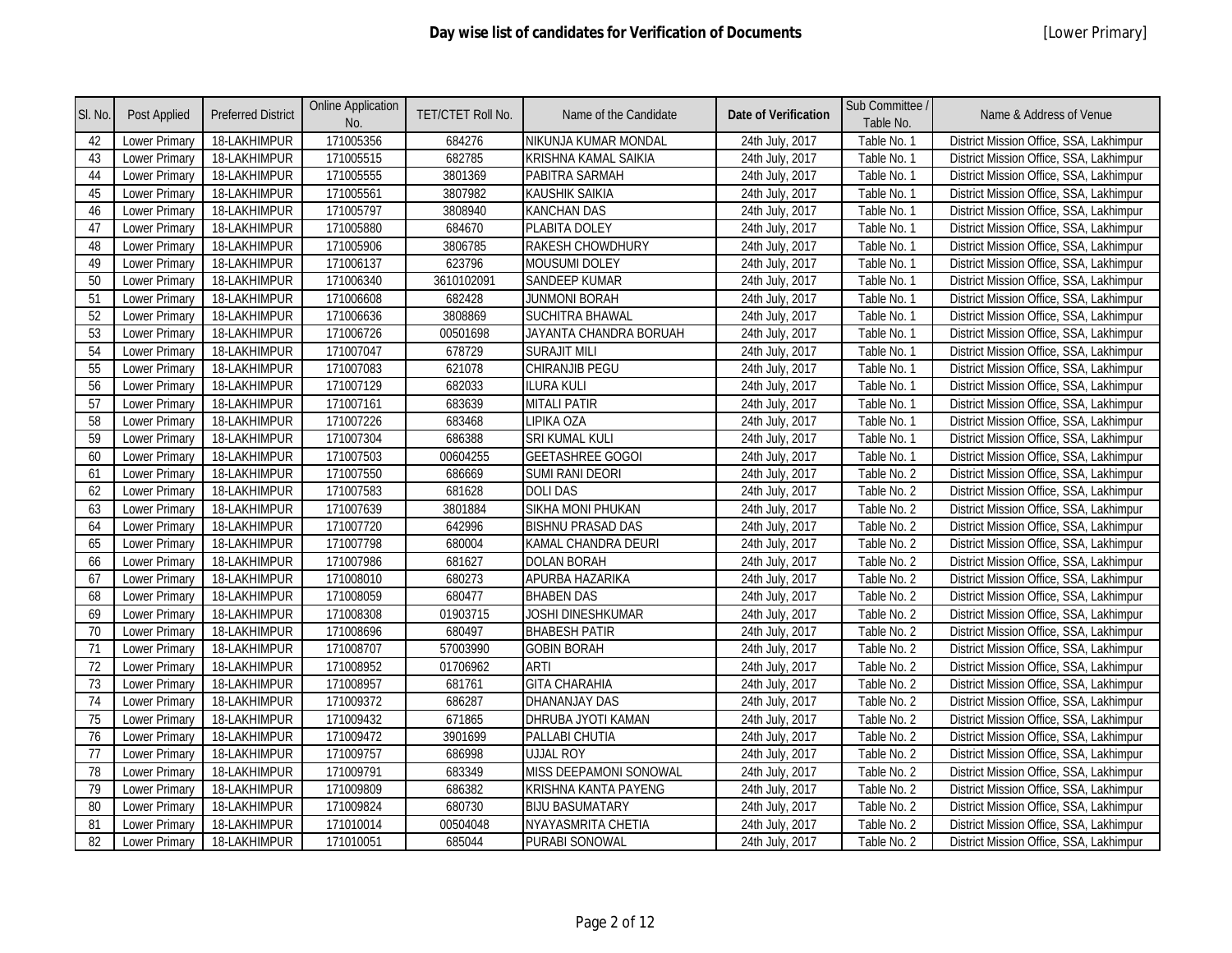| SI. No. | Post Applied         | <b>Preferred District</b> | <b>Online Application</b><br>No. | TET/CTET Roll No. | Name of the Candidate   | <b>Date of Verification</b> | Sub Committee /<br>Table No. | Name & Address of Venue                 |
|---------|----------------------|---------------------------|----------------------------------|-------------------|-------------------------|-----------------------------|------------------------------|-----------------------------------------|
| 83      | Lower Primary        | 18-LAKHIMPUR              | 171010201                        | 673952            | <b>MANJYOTI PATIR</b>   | 24th July, 2017             | Table No. 2                  | District Mission Office, SSA, Lakhimpur |
| 84      | <b>Lower Primary</b> | 18-LAKHIMPUR              | 171010255                        | 684560            | PAPU PRASAD             | 24th July, 2017             | Table No. 2                  | District Mission Office, SSA, Lakhimpur |
| 85      | Lower Primary        | 18-LAKHIMPUR              | 171010275                        | 686043            | <b>SHARODA BISWAS</b>   | 24th July, 2017             | Table No. 2                  | District Mission Office, SSA, Lakhimpur |
| 86      | Lower Primary        | 18-LAKHIMPUR              | 171010276                        | 683200            | <b>MANJU PEGU</b>       | 24th July, 2017             | Table No. 2                  | District Mission Office, SSA, Lakhimpur |
| 87      | <b>Lower Primary</b> | 18-LAKHIMPUR              | 171010302                        | 00503150          | CHAMPA GOGOI            | 24th July, 2017             | Table No. 2                  | District Mission Office, SSA, Lakhimpur |
| 88      | <b>Lower Primary</b> | 18-LAKHIMPUR              | 171010370                        | 657184            | SIKHA MONI BAISHYA      | 24th July, 2017             | Table No. 2                  | District Mission Office, SSA, Lakhimpur |
| 89      | <b>Lower Primary</b> | 18-LAKHIMPUR              | 171010537                        | 682721            | KHIRESWAR DAS           | 24th July, 2017             | Table No. 2                  | District Mission Office, SSA, Lakhimpur |
| 90      | <b>Lower Primary</b> | 18-LAKHIMPUR              | 171010627                        | 685661            | RITU KUMAR SONOWAL      | 24th July, 2017             | Table No. 2                  | District Mission Office, SSA, Lakhimpur |
| 91      | Lower Primary        | 18-LAKHIMPUR              | 171010709                        | 681114            | CHAYANIKA RAJKHOWA      | 24th July, 2017             | Table No. 2                  | District Mission Office, SSA, Lakhimpur |
| 92      | Lower Primary        | 18-LAKHIMPUR              | 171010823                        | 684847            | PRASANTA HAZARIKA       | 24th July, 2017             | Table No. 2                  | District Mission Office, SSA, Lakhimpur |
| 93      | <b>Lower Primary</b> | 18-LAKHIMPUR              | 171011281                        | 680533            | BHARAT BHUSHAN HAZARIKA | 24th July, 2017             | Table No. 2                  | District Mission Office, SSA, Lakhimpur |
| 94      | <b>Lower Primary</b> | 18-LAKHIMPUR              | 171011385                        | 09501593          | <b>SUMITA BANERJEE</b>  | 24th July, 2017             | Table No. 2                  | District Mission Office, SSA, Lakhimpur |
| 95      | <b>Lower Primary</b> | 18-LAKHIMPUR              | 171011399                        | 624572            | PREMALATA DOLEY         | 24th July, 2017             | Table No. 2                  | District Mission Office, SSA, Lakhimpur |
| 96      | Lower Primary        | 18-LAKHIMPUR              | 171011441                        | 680284            | ARCHANA HAZARIKA        | 24th July, 2017             | Table No. 2                  | District Mission Office, SSA, Lakhimpur |
| 97      | <b>Lower Primary</b> | 18-LAKHIMPUR              | 171011446                        | 624445            | POPY SONOWAL            | 24th July, 2017             | Table No. 2                  | District Mission Office, SSA, Lakhimpur |
| 98      | Lower Primary        | 18-LAKHIMPUR              | 171011509                        | 691812            | PRAKASH HAZARIKA        | 24th July, 2017             | Table No. 2                  | District Mission Office, SSA, Lakhimpur |
| 99      | <b>Lower Primary</b> | 18-LAKHIMPUR              | 171012045                        | 685852            | SAMAR JYOTI DOLEY       | 24th July, 2017             | Table No. 2                  | District Mission Office, SSA, Lakhimpur |
| 100     | Lower Primary        | 18-LAKHIMPUR              | 171012262                        | 685983            | SATINDRA SUTRADHAR      | 24th July, 2017             | Table No. 2                  | District Mission Office, SSA, Lakhimpur |
| 101     | <b>Lower Primary</b> | 18-LAKHIMPUR              | 171012439                        | 680117            | <b>AMAL BORAH</b>       | 24th July, 2017             | Table No. 2                  | District Mission Office, SSA, Lakhimpur |
| 102     | Lower Primary        | 18-LAKHIMPUR              | 171012499                        | 686154            | SONTOSH PEGU            | 24th July, 2017             | Table No. 2                  | District Mission Office, SSA, Lakhimpur |
| 103     | <b>Lower Primary</b> | 18-LAKHIMPUR              | 171012506                        | 684074            | <b>NABA DAS</b>         | 24th July, 2017             | Table No. 2                  | District Mission Office, SSA, Lakhimpur |
| 104     | Lower Primary        | 18-LAKHIMPUR              | 171012530                        | 683993            | MRS UTARA DAS           | 24th July, 2017             | Table No. 2                  | District Mission Office, SSA, Lakhimpur |
| 105     | <b>Lower Primary</b> | 18-LAKHIMPUR              | 171012554                        | 691846            | PRANJIT BANIA           | 24th July, 2017             | Table No. 2                  | District Mission Office, SSA, Lakhimpur |
| 106     | <b>Lower Primary</b> | 18-LAKHIMPUR              | 171012555                        | 684369            | NIRU MAI DAS            | 24th July, 2017             | Table No. 2                  | District Mission Office, SSA, Lakhimpur |
| 107     | Lower Primary        | 18-LAKHIMPUR              | 171012800                        | 621789            | <b>GOBINDRA DAS</b>     | 24th July, 2017             | Table No. 2                  | District Mission Office, SSA, Lakhimpur |
| 108     | <b>Lower Primary</b> | 18-LAKHIMPUR              | 171012924                        | 684461            | PABITRA PEGU            | 24th July, 2017             | Table No. 2                  | District Mission Office, SSA, Lakhimpur |
| 109     | Lower Primary        | 18-LAKHIMPUR              | 171013106                        | 654356            | <b>PUSPENDRA DAS</b>    | 24th July, 2017             | Table No. 2                  | District Mission Office, SSA, Lakhimpur |
| 110     | Lower Primary        | 18-LAKHIMPUR              | 171013137                        | 673402            | <b>KESHAB HAZARIKA</b>  | 24th July, 2017             | Table No. 2                  | District Mission Office, SSA, Lakhimpur |
| 111     | Lower Primary        | 18-LAKHIMPUR              | 171013362                        | 682140            | <b>JANMONI SAIKIA</b>   | 24th July, 2017             | Table No. 2                  | District Mission Office, SSA, Lakhimpur |
| 112     | Lower Primary        | 18-LAKHIMPUR              | 171013512                        | 622984            | <b>LAMBIT KULI</b>      | 24th July, 2017             | Table No. 2                  | District Mission Office, SSA, Lakhimpur |
| 113     | Lower Primary        | 18-LAKHIMPUR              | 171013522                        | 684776            | PRANABJYOTI DAS         | 24th July, 2017             | Table No. 2                  | District Mission Office, SSA, Lakhimpur |
| 114     | Lower Primary        | 18-LAKHIMPUR              | 171013550                        | 683150            | MANALISHA<br>DOLEY      | 24th July, 2017             | Table No. 2                  | District Mission Office, SSA, Lakhimpur |
| 115     | <b>Lower Primary</b> | 18-LAKHIMPUR              | 171013689                        | 680855            | <b>BIPLAB DAS</b>       | 24th July, 2017             | Table No. 2                  | District Mission Office, SSA, Lakhimpur |
| 116     | <b>Lower Primary</b> | 18-LAKHIMPUR              | 171013727                        | 681591            | <b>DIPALI SONOWAL</b>   | 24th July, 2017             | Table No. 2                  | District Mission Office, SSA, Lakhimpur |
| 117     | <b>Lower Primary</b> | 18-LAKHIMPUR              | 171013794                        | 06400932          | <b>DEEPAK MEENA</b>     | 24th July, 2017             | Table No. 2                  | District Mission Office, SSA, Lakhimpur |
| 118     | Lower Primary        | 18-LAKHIMPUR              | 171013810                        | 683131            | <b>MAMONI BARO</b>      | 24th July, 2017             | Table No. 2                  | District Mission Office, SSA, Lakhimpur |
| 119     | Lower Primary        | 18-LAKHIMPUR              | 171013891                        | 3900554           | <b>DIPANGKAR KONWAR</b> | 24th July, 2017             | Table No. 2                  | District Mission Office, SSA, Lakhimpur |
| 120     | Lower Primary        | 18-LAKHIMPUR              | 171014199                        | 672134            | <b>DIPIKA PEGU</b>      | 24th July, 2017             | Table No. 2                  | District Mission Office, SSA, Lakhimpur |
| 121     | Lower Primary        | 18-LAKHIMPUR              | 171014256                        | 3901917           | NABANITA BORUAH         | 24th July, 2017             | Table No. 3                  | District Mission Office, SSA, Lakhimpur |
| 122     | Lower Primary        | 18-LAKHIMPUR              | 171014714                        | 677687            | <b>SANJIB PEGU</b>      | 24th July, 2017             | Table No. 3                  | District Mission Office, SSA, Lakhimpur |
| 123     | <b>Lower Primary</b> | 18-LAKHIMPUR              | 171014888                        | 625625            | <b>SANTOSH PEGU</b>     | 24th July, 2017             | Table No. 3                  | District Mission Office, SSA, Lakhimpur |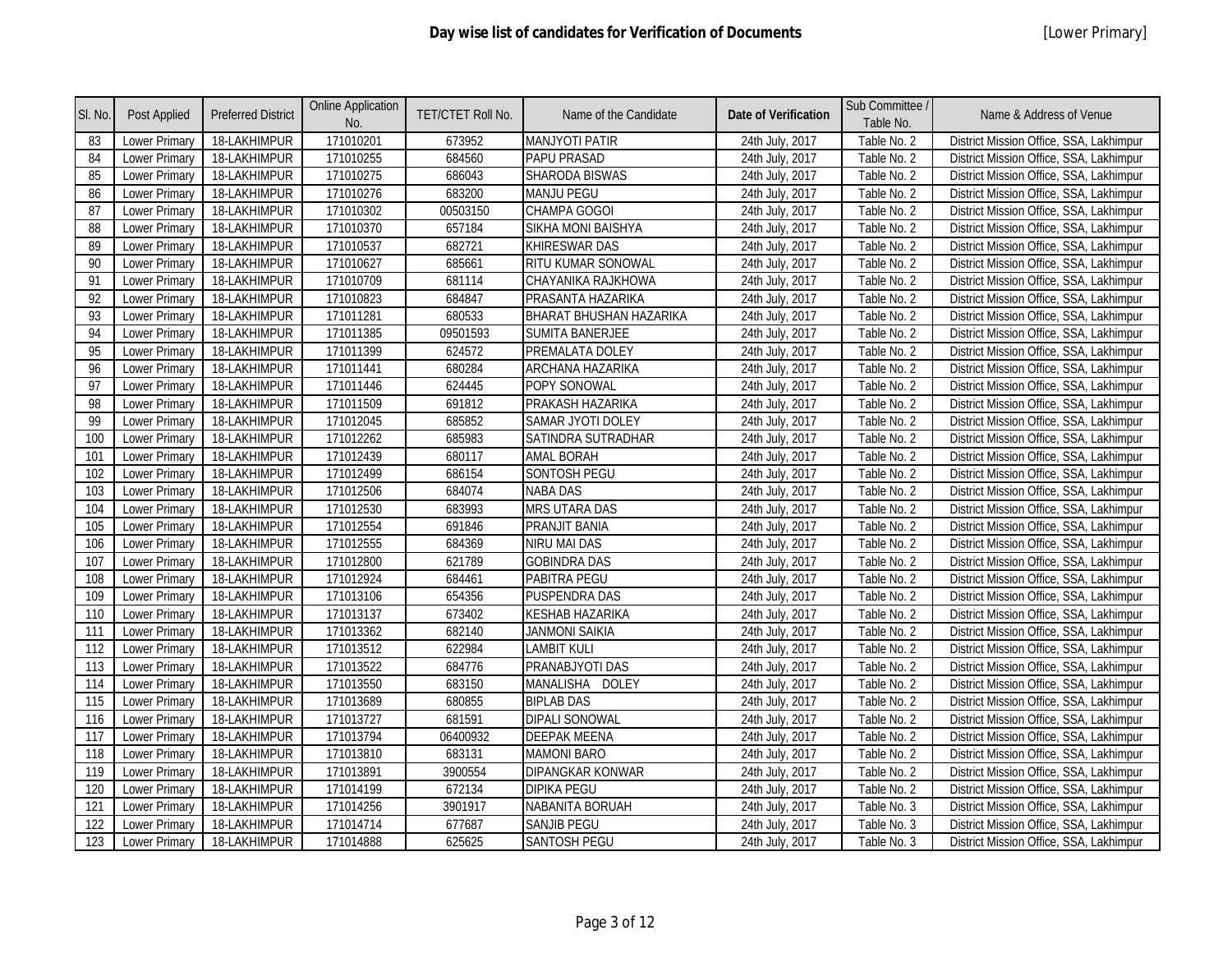| SI. No. | <b>Post Applied</b>  | <b>Preferred District</b> | <b>Online Application</b><br>No. | TET/CTET Roll No. | Name of the Candidate     | <b>Date of Verification</b> | Sub Committee /<br>Table No. | Name & Address of Venue                 |
|---------|----------------------|---------------------------|----------------------------------|-------------------|---------------------------|-----------------------------|------------------------------|-----------------------------------------|
| 124     | <b>Lower Primary</b> | 18-LAKHIMPUR              | 171014968                        | 683660            | MITYUNJA BISWAS           | 24th July, 2017             | Table No. 3                  | District Mission Office, SSA, Lakhimpur |
| 125     | <b>Lower Primary</b> | 18-LAKHIMPUR              | 171015293                        | 622881            | KUSHAL PATHORI            | 24th July, 2017             | Table No. 3                  | District Mission Office, SSA, Lakhimpur |
| 126     | <b>Lower Primary</b> | 18-LAKHIMPUR              | 171015820                        | 680534            | <b>BHARAT BONIA</b>       | 24th July, 2017             | Table No. 3                  | District Mission Office, SSA, Lakhimpur |
| 127     | Lower Primary        | 18-LAKHIMPUR              | 171015892                        | 630791            | <b>HIMANSHU DAS</b>       | 24th July, 2017             | Table No. 3                  | District Mission Office, SSA, Lakhimpur |
| 128     | <b>Lower Primary</b> | 18-LAKHIMPUR              | 171016062                        | 04903149          | VAKEEL                    | 24th July, 2017             | Table No. 3                  | District Mission Office, SSA, Lakhimpur |
| 129     | Lower Primary        | 18-LAKHIMPUR              | 171016445                        | 692199            | RUPAM KUMAR DAS           | 24th July, 2017             | Table No. 3                  | District Mission Office, SSA, Lakhimpur |
| 130     | <b>Lower Primary</b> | 18-LAKHIMPUR              | 171016462                        | 680709            | <b>BIJOY KRISHNA TAID</b> | 24th July, 2017             | Table No. 3                  | District Mission Office, SSA, Lakhimpur |
| 131     | <b>Lower Primary</b> | 18-LAKHIMPUR              | 171016546                        | 683947            | <b>MRINAL TAID</b>        | 24th July, 2017             | Table No. 3                  | District Mission Office, SSA, Lakhimpur |
| 132     | Lower Primary        | 18-LAKHIMPUR              | 171016692                        | 686498            | SRI PANKAJ MONDAL         | 24th July, 2017             | Table No. 3                  | District Mission Office, SSA, Lakhimpur |
| 133     | Lower Primary        | 18-LAKHIMPUR              | 171016694                        | 676111            | PRANAB JYOTI PAGAG        | 24th July, 2017             | Table No. 3                  | District Mission Office, SSA, Lakhimpur |
| 134     | <b>Lower Primary</b> | 18-LAKHIMPUR              | 171016746                        | 686071            | JOYANTA BISWAS            | 24th July, 2017             | Table No. 3                  | District Mission Office, SSA, Lakhimpur |
| 135     | Lower Primary        | 18-LAKHIMPUR              | 171016937                        | 684163            | NAREN CH. NARAH           | 24th July, 2017             | Table No. 3                  | District Mission Office, SSA, Lakhimpur |
| 136     | <b>Lower Primary</b> | 18-LAKHIMPUR              | 171017096                        | 3803212           | DIBAKAR DUTTA             | 24th July, 2017             | Table No. 3                  | District Mission Office, SSA, Lakhimpur |
| 137     | Lower Primary        | 18-LAKHIMPUR              | 171017223                        | 680539            | <b>BHARAT DAS</b>         | 24th July, 2017             | Table No. 3                  | District Mission Office, SSA, Lakhimpur |
| 138     | Lower Primary        | 18-LAKHIMPUR              | 171017234                        | 678373            | <b>NIPON SAIKIA</b>       | 24th July, 2017             | Table No. 3                  | District Mission Office, SSA, Lakhimpur |
| 139     | <b>Lower Primary</b> | 18-LAKHIMPUR              | 171017267                        | 00501688          | KABITA HAZARIKA           | 24th July, 2017             | Table No. 3                  | District Mission Office, SSA, Lakhimpur |
| 140     | <b>Lower Primary</b> | 18-LAKHIMPUR              | 171017310                        | 686463            | NARAYAN DAS               | 24th July, 2017             | Table No. 3                  | District Mission Office, SSA, Lakhimpur |
| 141     | Lower Primary        | 18-LAKHIMPUR              | 171017342                        | 686407            | <b>MADAN DAS</b>          | 24th July, 2017             | Table No. 3                  | District Mission Office, SSA, Lakhimpur |
| 142     | <b>Lower Primary</b> | 18-LAKHIMPUR              | 171017456                        | 683515            | <b>NAYANMONI DAS</b>      | 24th July, 2017             | Table No. 3                  | District Mission Office, SSA, Lakhimpur |
| 143     | Lower Primary        | 18-LAKHIMPUR              | 171017506                        | 682724            | KHIROD BORAH              | 24th July, 2017             | Table No. 3                  | District Mission Office, SSA, Lakhimpur |
| 144     | Lower Primary        | 18-LAKHIMPUR              | 171017566                        | 680679            | <b>BIDYUT PEGU</b>        | 24th July, 2017             | Table No. 3                  | District Mission Office, SSA, Lakhimpur |
| 145     | Lower Primary        | 18-LAKHIMPUR              | 171017697                        | 681083            | <b>CHANDESWAR PEGU</b>    | 24th July, 2017             | Table No. 3                  | District Mission Office, SSA, Lakhimpur |
| 146     | Lower Primary        | 18-LAKHIMPUR              | 171017705                        | 692329            | <b>SEEMA DAS</b>          | 24th July, 2017             | Table No. 3                  | District Mission Office, SSA, Lakhimpur |
| 147     | <b>Lower Primary</b> | 18-LAKHIMPUR              | 171017726                        | 683699            | MOLLIKA DAS               | 24th July, 2017             | Table No. 3                  | District Mission Office, SSA, Lakhimpur |
| 148     | Lower Primary        | 18-LAKHIMPUR              | 171018007                        | 675031            | <b>GITI DAS</b>           | 24th July, 2017             | Table No. 3                  | District Mission Office, SSA, Lakhimpur |
| 149     | Lower Primary        | 18-LAKHIMPUR              | 171018101                        | 57005393          | <b>JENIFAR AHMED</b>      | 24th July, 2017             | Table No. 3                  | District Mission Office, SSA, Lakhimpur |
| 150     | <b>Lower Primary</b> | 18-LAKHIMPUR              | 171018199                        | 681456            | <b>DIMBESWAR DOLEY</b>    | 24th July, 2017             | Table No. 3                  | District Mission Office, SSA, Lakhimpur |
| 151     | Lower Primary        | 18-LAKHIMPUR              | 171018273                        | 676225            | PRASENJIT SARKAR          | 24th July, 2017             | Table No. 3                  | District Mission Office, SSA, Lakhimpur |
| 152     | <b>Lower Primary</b> | 18-LAKHIMPUR              | 171018315                        | 671957            | <b>DILIP DAS</b>          | 24th July, 2017             | Table No. 3                  | District Mission Office, SSA, Lakhimpur |
| 153     | Lower Primary        | 18-LAKHIMPUR              | 171018328                        | 682255            | <b>JINAMONI HAZARIKA</b>  | 24th July, 2017             | Table No. 3                  | District Mission Office, SSA, Lakhimpur |
| 154     | Lower Primary        | 18-LAKHIMPUR              | 171018394                        | 686730            | <b>SUNITA DOLEY</b>       | 24th July, 2017             | Table No. 3                  | District Mission Office, SSA, Lakhimpur |
| 155     | <b>Lower Primary</b> | 18-LAKHIMPUR              | 171018527                        | 682320            | <b>JOGAL DAS</b>          | 24th July, 2017             | Table No. 3                  | District Mission Office, SSA, Lakhimpur |
| 156     | Lower Primary        | 18-LAKHIMPUR              | 171018628                        | 681180            | <b>DAVID DEURI</b>        | 24th July, 2017             | Table No. 3                  | District Mission Office, SSA, Lakhimpur |
| 157     | Lower Primary        | 18-LAKHIMPUR              | 171018649                        | 682178            | JAYANTA BASUMATARY        | 24th July, 2017             | Table No. 3                  | District Mission Office, SSA, Lakhimpur |
| 158     | <b>Lower Primary</b> | 18-LAKHIMPUR              | 171018662                        | 626262            | SWARNALATA DOLEY          | 24th July, 2017             | Table No. 3                  | District Mission Office, SSA, Lakhimpur |
| 159     | <b>Lower Primary</b> | 18-LAKHIMPUR              | 171018856                        | 681129            | CHINTU DAS                | 24th July, 2017             | Table No. 3                  | District Mission Office, SSA, Lakhimpur |
| 160     | <b>Lower Primary</b> | 18-LAKHIMPUR              | 171019150                        | 646901            | <b>JIBAN PEGU</b>         | 24th July, 2017             | Table No. 3                  | District Mission Office, SSA, Lakhimpur |
| 161     | Lower Primary        | 18-LAKHIMPUR              | 171019232                        | 651921            | <b>NEHERU MILI</b>        | 24th July, 2017             | Table No. 3                  | District Mission Office, SSA, Lakhimpur |
| 162     | Lower Primary        | 18-LAKHIMPUR              | 171019300                        | 681815            | <b>GOPAL DAS</b>          | 24th July, 2017             | Table No. 3                  | District Mission Office, SSA, Lakhimpur |
| 163     | <b>Lower Primary</b> | 18-LAKHIMPUR              | 171019479                        | 675347            | <b>NIJARA PATIR</b>       | 24th July, 2017             | Table No. 3                  | District Mission Office, SSA, Lakhimpur |
| 164     | <b>Lower Primary</b> | 18-LAKHIMPUR              | 171019778                        | 3801402           | DHARMA KANTA PHUKAN       | 24th July, 2017             | Table No. 3                  | District Mission Office, SSA, Lakhimpur |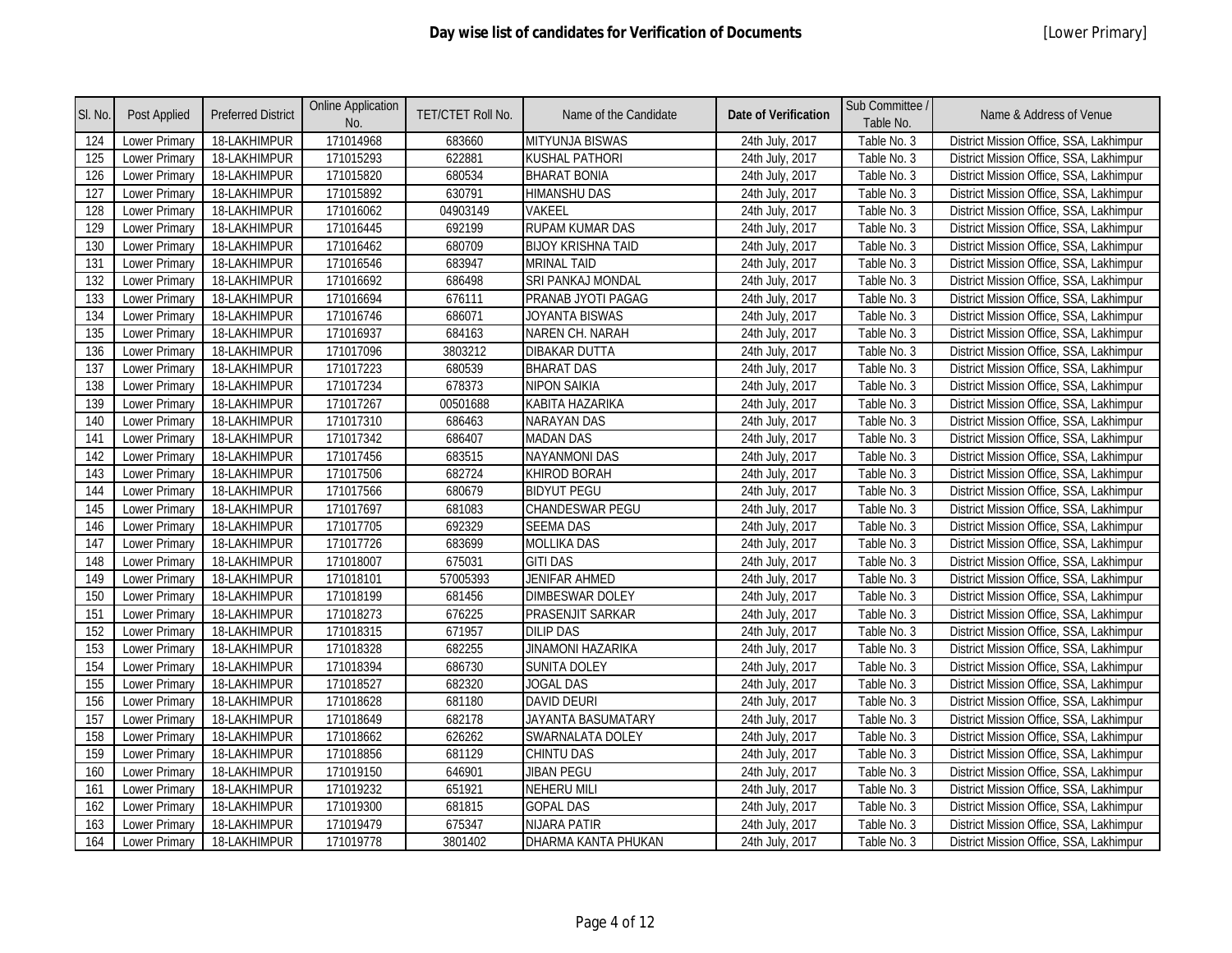| SI. No. | Post Applied         | <b>Preferred District</b> | <b>Online Application</b><br>No. | TET/CTET Roll No. | Name of the Candidate        | <b>Date of Verification</b> | Sub Committee /<br>Table No. | Name & Address of Venue                 |
|---------|----------------------|---------------------------|----------------------------------|-------------------|------------------------------|-----------------------------|------------------------------|-----------------------------------------|
| 165     | Lower Primary        | 18-LAKHIMPUR              | 171019820                        | 672497            | <b>HEMANTA MILI</b>          | 24th July, 2017             | Table No. 3                  | District Mission Office, SSA, Lakhimpur |
| 166     | <b>Lower Primary</b> | 18-LAKHIMPUR              | 171020540                        | 691039            | <b>KARNA DHAR ROY</b>        | 24th July, 2017             | Table No. 3                  | District Mission Office, SSA, Lakhimpur |
| 167     | Lower Primary        | 18-LAKHIMPUR              | 171020556                        | 683627            | <b>TUTUMONI DEURI</b>        | 24th July, 2017             | Table No. 3                  | District Mission Office, SSA, Lakhimpur |
| 168     | <b>Lower Primary</b> | 18-LAKHIMPUR              | 171021072                        | 681222            | <b>DEBAJYOTI MONDAL</b>      | 24th July, 2017             | Table No. 3                  | District Mission Office, SSA, Lakhimpur |
| 169     | <b>Lower Primary</b> | 18-LAKHIMPUR              | 171021111                        | 620716            | <b>BIKRAM PATIR</b>          | 24th July, 2017             | Table No. 3                  | District Mission Office, SSA, Lakhimpur |
| 170     | <b>Lower Primary</b> | 18-LAKHIMPUR              | 171021129                        | 641483            | <b>BABUL BISWAS</b>          | 24th July, 2017             | Table No. 3                  | District Mission Office, SSA, Lakhimpur |
| 171     | Lower Primary        | 18-LAKHIMPUR              | 171021534                        | 681299            | DHANANJOY PEGU               | 24th July, 2017             | Table No. 3                  | District Mission Office, SSA, Lakhimpur |
| 172     | Lower Primary        | 18-LAKHIMPUR              | 171021629                        | 686345            | <b>JADAB DAS</b>             | 24th July, 2017             | Table No. 3                  | District Mission Office, SSA, Lakhimpur |
| 173     | Lower Primary        | 18-LAKHIMPUR              | 171021746                        | 681774            | <b>GITANJALI DAS</b>         | 24th July, 2017             | Table No. 3                  | District Mission Office, SSA, Lakhimpur |
| 174     | <b>Lower Primary</b> | 18-LAKHIMPUR              | 171022061                        | 683965            | <b>JURI MONI DAS</b>         | 24th July, 2017             | Table No. 3                  | District Mission Office, SSA, Lakhimpur |
| 175     | Lower Primary        | 18-LAKHIMPUR              | 171022118                        | 2800458           | RAJU MAHANTA                 | 24th July, 2017             | Table No. 3                  | District Mission Office, SSA, Lakhimpur |
| 176     | <b>Lower Primary</b> | 18-LAKHIMPUR              | 171022160                        | 623154            | <b>MAKHANI KUTUM</b>         | 24th July, 2017             | Table No. 3                  | District Mission Office, SSA, Lakhimpur |
| 177     | Lower Primary        | 18-LAKHIMPUR              | 171022273                        | 684055            | <b>MUNIN BORAH</b>           | 24th July, 2017             | Table No. 3                  | District Mission Office, SSA, Lakhimpur |
| 178     | Lower Primary        | 18-LAKHIMPUR              | 171022289                        | 07728755          | <b>MAHENDRA SINGH</b>        | 24th July, 2017             | Table No. 3                  | District Mission Office, SSA, Lakhimpur |
| 179     | <b>Lower Primary</b> | 18-LAKHIMPUR              | 171022321                        | 676421            | <b>PRONAB DASH</b>           | 24th July, 2017             | Table No. 3                  | District Mission Office, SSA, Lakhimpur |
| 180     | Lower Primary        | 18-LAKHIMPUR              | 171022327                        | 683453            | <b>KANAKLATA BISWAS</b>      | 24th July, 2017             | Table No. 3                  | District Mission Office, SSA, Lakhimpur |
| 181     | <b>Lower Primary</b> | 18-LAKHIMPUR              | 171022373                        | 683983            | <b>MRS PRONOBJYOTI DEURI</b> | 25th July, 2017             | Table No. 1                  | District Mission Office, SSA, Lakhimpur |
| 182     | Lower Primary        | 18-LAKHIMPUR              | 171022409                        | 659262            | <b>TANDRALI MILI</b>         | 25th July, 2017             | Table No. 1                  | District Mission Office, SSA, Lakhimpur |
| 183     | Lower Primary        | 18-LAKHIMPUR              | 171022482                        | 677566            | <b>SABIN DAS</b>             | 25th July, 2017             | Table No. 1                  | District Mission Office, SSA, Lakhimpur |
| 184     | Lower Primary        | 18-LAKHIMPUR              | 171022614                        | 675479            | NITUL HAZARIKA               | 25th July, 2017             | Table No. 1                  | District Mission Office, SSA, Lakhimpur |
| 185     | Lower Primary        | 18-LAKHIMPUR              | 171022685                        | 676215            | PRASANTA KUMAR REGON         | 25th July, 2017             | Table No. 1                  | District Mission Office, SSA, Lakhimpur |
| 186     | <b>Lower Primary</b> | 18-LAKHIMPUR              | 171022720                        | 684178            | <b>NARESWARI PATIR</b>       | 25th July, 2017             | Table No. 1                  | District Mission Office, SSA, Lakhimpur |
| 187     | Lower Primary        | 18-LAKHIMPUR              | 171022733                        | 185881            | <b>RUMI DAS</b>              | 25th July, 2017             | Table No. 1                  | District Mission Office, SSA, Lakhimpur |
| 188     | <b>Lower Primary</b> | 18-LAKHIMPUR              | 171022734                        | 684782            | PRANAMIKA DAS                | 25th July, 2017             | Table No. 1                  | District Mission Office, SSA, Lakhimpur |
| 189     | <b>Lower Primary</b> | 18-LAKHIMPUR              | 171022750                        | 691757            | PARTHA PRATIM DAS            | 25th July, 2017             | Table No. 1                  | District Mission Office, SSA, Lakhimpur |
| 190     | Lower Primary        | 18-LAKHIMPUR              | 171022758                        | 01703808          | YOGITA KUMARI                | 25th July, 2017             | Table No. 1                  | District Mission Office, SSA, Lakhimpur |
| 191     | <b>Lower Primary</b> | 18-LAKHIMPUR              | 171022837                        | 3551163           | <b>SANGKAR BARO</b>          | 25th July, 2017             | Table No. 1                  | District Mission Office, SSA, Lakhimpur |
| 192     | Lower Primary        | 18-LAKHIMPUR              | 171022839                        | 622385            | <b>JULISHA BORAH</b>         | 25th July, 2017             | Table No. 1                  | District Mission Office, SSA, Lakhimpur |
| 193     | Lower Primary        | 18-LAKHIMPUR              | 171022845                        | 682073            | <b>JADAV DAS</b>             | 25th July, 2017             | Table No. 1                  | District Mission Office, SSA, Lakhimpur |
| 194     | <b>Lower Primary</b> | 18-LAKHIMPUR              | 171022970                        | 682505            | JYOTI PRASAD DOLEY           | 25th July, 2017             | Table No. 1                  | District Mission Office, SSA, Lakhimpur |
| 195     | Lower Primary        | 18-LAKHIMPUR              | 171023016                        | 686042            | <b>SHARAT PEGU</b>           | 25th July, 2017             | Table No. 1                  | District Mission Office, SSA, Lakhimpur |
| 196     | <b>Lower Primary</b> | 18-LAKHIMPUR              | 171023047                        | 686250            | <b>BIREN DOLEY</b>           | 25th July, 2017             | Table No. 1                  | District Mission Office, SSA, Lakhimpur |
| 197     | <b>Lower Primary</b> | 18-LAKHIMPUR              | 171023057                        | 685848            | <b>SAJAL DAS</b>             | 25th July, 2017             | Table No. 1                  | District Mission Office, SSA, Lakhimpur |
| 198     | Lower Primary        | 18-LAKHIMPUR              | 171023099                        | 659865            | <b>UTPAL KUMAR</b>           | 25th July, 2017             | Table No. 1                  | District Mission Office, SSA, Lakhimpur |
| 199     | Lower Primary        | 18-LAKHIMPUR              | 171023181                        | 682714            | <b>KHARGESWAR DOLEY</b>      | 25th July, 2017             | Table No. 1                  | District Mission Office, SSA, Lakhimpur |
| 200     | Lower Primary        | 18-LAKHIMPUR              | 171023197                        | 57011530          | ROWSHANARA BEGUM             | 25th July, 2017             | Table No. 1                  | District Mission Office, SSA, Lakhimpur |
| 201     | <b>Lower Primary</b> | 18-LAKHIMPUR              | 171023204                        | 685280            | <b>RAKESH DAS</b>            | 25th July, 2017             | Table No. 1                  | District Mission Office, SSA, Lakhimpur |
| 202     | Lower Primary        | 18-LAKHIMPUR              | 171023219                        | 687068            | <b>UTTAM BISWAS</b>          | 25th July, 2017             | Table No. 1                  | District Mission Office, SSA, Lakhimpur |
| 203     | <b>Lower Primary</b> | 18-LAKHIMPUR              | 171023239                        | 686165            | <b>BIMAN PAYENG</b>          | 25th July, 2017             | Table No. 1                  | District Mission Office, SSA, Lakhimpur |
| 204     | Lower Primary        | 18-LAKHIMPUR              | 171023274                        | 57003281          | DILOWARHUSSAIN               | 25th July, 2017             | Table No. 1                  | District Mission Office, SSA, Lakhimpur |
| 205     | <b>Lower Primary</b> | 18-LAKHIMPUR              | 171023296                        | 682517            | JYOTI REKHA DAS              | 25th July, 2017             | Table No. 1                  | District Mission Office, SSA, Lakhimpur |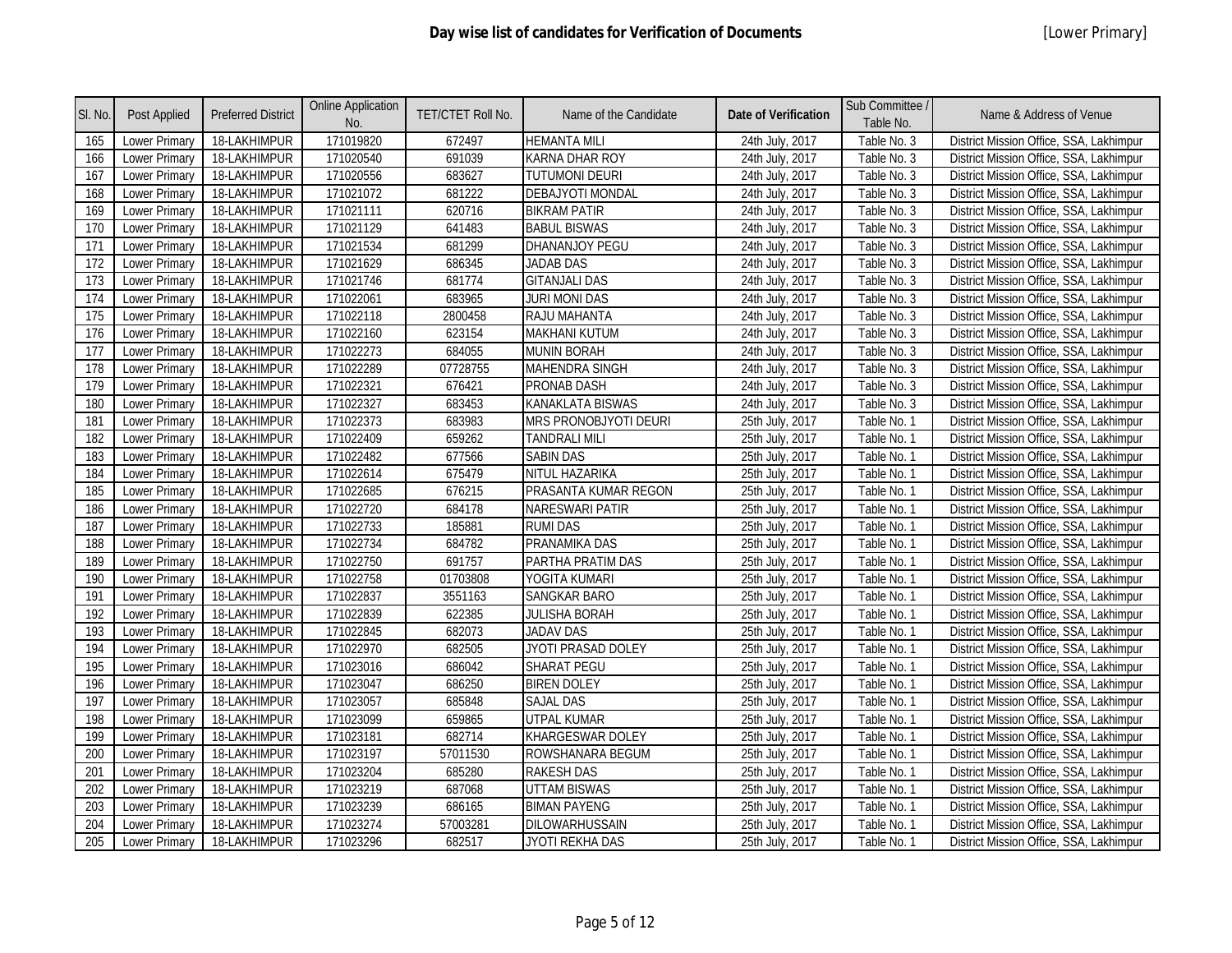| SI. No. | Post Applied         | <b>Preferred District</b> | <b>Online Application</b><br>No. | TET/CTET Roll No. | Name of the Candidate       | <b>Date of Verification</b> | Sub Committee /<br>Table No. | Name & Address of Venue                 |
|---------|----------------------|---------------------------|----------------------------------|-------------------|-----------------------------|-----------------------------|------------------------------|-----------------------------------------|
| 206     | Lower Primary        | 18-LAKHIMPUR              | 171023317                        | 682603            | <b>KAMAL DOLEY</b>          | 25th July, 2017             | Table No. 1                  | District Mission Office, SSA, Lakhimpur |
| 207     | Lower Primary        | 18-LAKHIMPUR              | 171023534                        | 686839            | TAPAN KUMAR DAS             | 25th July, 2017             | Table No. 1                  | District Mission Office, SSA, Lakhimpur |
| 208     | Lower Primary        | 18-LAKHIMPUR              | 171023540                        | 685001            | <b>PUJA DEURI</b>           | 25th July, 2017             | Table No. 1                  | District Mission Office, SSA, Lakhimpur |
| 209     | <b>Lower Primary</b> | 18-LAKHIMPUR              | 171023551                        | 683237            | <b>MAUCHUMI RAJKHOWA</b>    | 25th July, 2017             | Table No. 1                  | District Mission Office, SSA, Lakhimpur |
| 210     | Lower Primary        | 18-LAKHIMPUR              | 171023626                        | 683233            | <b>MARAMI RAJKHOWA</b>      | 25th July, 2017             | Table No. 1                  | District Mission Office, SSA, Lakhimpur |
| 211     | <b>Lower Primary</b> | 18-LAKHIMPUR              | 171023638                        | 652256            | NIRMAL CHANDRA DAS          | 25th July, 2017             | Table No. 1                  | District Mission Office, SSA, Lakhimpur |
| 212     | Lower Primary        | 18-LAKHIMPUR              | 171023666                        | 685505            | <b>REINA DAS</b>            | 25th July, 2017             | Table No. 1                  | District Mission Office, SSA, Lakhimpur |
| 213     | Lower Primary        | 18-LAKHIMPUR              | 171023689                        | 686097            | <b>SILPI SONOWAL</b>        | 25th July, 2017             | Table No. 1                  | District Mission Office, SSA, Lakhimpur |
| 214     | <b>Lower Primary</b> | 18-LAKHIMPUR              | 171023744                        | 692566            | <b>PRABHAT BISWAS</b>       | 25th July, 2017             | Table No. 1                  | District Mission Office, SSA, Lakhimpur |
| 215     | Lower Primary        | 18-LAKHIMPUR              | 171023822                        | 686847            | <b>TAPASH BISWAS</b>        | 25th July, 2017             | Table No. 1                  | District Mission Office, SSA, Lakhimpur |
| 216     | Lower Primary        | 18-LAKHIMPUR              | 171023926                        | 620315            | <b>ASWINI KUMAR MISSONG</b> | 25th July, 2017             | Table No. 1                  | District Mission Office, SSA, Lakhimpur |
| 217     | Lower Primary        | 18-LAKHIMPUR              | 171023971                        | 684292            | <b>NILAMONI DAS</b>         | 25th July, 2017             | Table No. 1                  | District Mission Office, SSA, Lakhimpur |
| 218     | Lower Primary        | 18-LAKHIMPUR              | 171023997                        | 680014            | JINTU KUMAR DEURI           | 25th July, 2017             | Table No. 1                  | District Mission Office, SSA, Lakhimpur |
| 219     | Lower Primary        | 18-LAKHIMPUR              | 171024095                        | 685558            | <b>RIJUMONI BORAH</b>       | 25th July, 2017             | Table No. 1                  | District Mission Office, SSA, Lakhimpur |
| 220     | <b>Lower Primary</b> | 18-LAKHIMPUR              | 171024126                        | 684047            | <b>SRI MUKUNDA DAS</b>      | 25th July, 2017             | Table No. 1                  | District Mission Office, SSA, Lakhimpur |
| 221     | Lower Primary        | 18-LAKHIMPUR              | 171024186                        | 686161            | <b>SOURAV DAS</b>           | 25th July, 2017             | Table No. 1                  | District Mission Office, SSA, Lakhimpur |
| 222     | Lower Primary        | 18-LAKHIMPUR              | 171024222                        | 685211            | RAJIB KUMAR BORAH           | 25th July, 2017             | Table No. 1                  | District Mission Office, SSA, Lakhimpur |
| 223     | Lower Primary        | 18-LAKHIMPUR              | 171024346                        | 674671            | <b>MONITA BHARALI</b>       | 25th July, 2017             | Table No. 1                  | District Mission Office, SSA, Lakhimpur |
| 224     | <b>Lower Primary</b> | 18-LAKHIMPUR              | 171024398                        | 685273            | <b>RAJU PEGU</b>            | 25th July, 2017             | Table No. 1                  | District Mission Office, SSA, Lakhimpur |
| 225     | Lower Primary        | 18-LAKHIMPUR              | 171024516                        | 691495            | MRIDUSMITA PATHAK           | 25th July, 2017             | Table No. 1                  | District Mission Office, SSA, Lakhimpur |
| 226     | Lower Primary        | 18-LAKHIMPUR              | 171024578                        | 3000699           | CHANDANA PATHAK             | 25th July, 2017             | Table No. 1                  | District Mission Office, SSA, Lakhimpur |
| 227     | Lower Primary        | 18-LAKHIMPUR              | 171024715                        | 2801850           | PRASANNA SAIKIA             | 25th July, 2017             | Table No. 1                  | District Mission Office, SSA, Lakhimpur |
| 228     | Lower Primary        | 18-LAKHIMPUR              | 171025051                        | 3801586           | <b>RAJIB LIKHARU</b>        | 25th July, 2017             | Table No. 1                  | District Mission Office, SSA, Lakhimpur |
| 229     | <b>Lower Primary</b> | 18-LAKHIMPUR              | 171025436                        | 57007174          | <b>MANUWAR HUSSAIN</b>      | 25th July, 2017             | Table No. 1                  | District Mission Office, SSA, Lakhimpur |
| 230     | <b>Lower Primary</b> | 18-LAKHIMPUR              | 171025669                        | 653294            | POPPY BORDOLOI              | 25th July, 2017             | Table No. 1                  | District Mission Office, SSA, Lakhimpur |
| 231     | <b>Lower Primary</b> | 18-LAKHIMPUR              | 171025870                        | 3800400           | <b>DIPIKA KONWAR</b>        | 25th July, 2017             | Table No. 1                  | District Mission Office, SSA, Lakhimpur |
| 232     | Lower Primary        | 18-LAKHIMPUR              | 171025964                        | 686494            | PADMA PANI HAZARIKA         | 25th July, 2017             | Table No. 1                  | District Mission Office, SSA, Lakhimpur |
| 233     | Lower Primary        | 18-LAKHIMPUR              | 171025967                        | 681945            | <b>HEMANTA HAZARIKA</b>     | 25th July, 2017             | Table No. 1                  | District Mission Office, SSA, Lakhimpur |
| 234     | Lower Primary        | 18-LAKHIMPUR              | 171026034                        | 690641            | <b>DIPANJALI DAS</b>        | 25th July, 2017             | Table No. 1                  | District Mission Office, SSA, Lakhimpur |
| 235     | Lower Primary        | 18-LAKHIMPUR              | 171026067                        | 685326            | <b>RAMEN DAS</b>            | 25th July, 2017             | Table No. 1                  | District Mission Office, SSA, Lakhimpur |
| 236     | <b>Lower Primary</b> | 18-LAKHIMPUR              | 171026086                        | 680394            | <b>BALIN DAS</b>            | 25th July, 2017             | Table No. 1                  | District Mission Office, SSA, Lakhimpur |
| 237     | Lower Primary        | 18-LAKHIMPUR              | 171026102                        | 678110            | <b>BIDDESWAR YEIN</b>       | 25th July, 2017             | Table No. 1                  | District Mission Office, SSA, Lakhimpur |
| 238     | <b>Lower Primary</b> | 18-LAKHIMPUR              | 171026479                        | 686586            | SADANANDA MAZUMDER          | 25th July, 2017             | Table No. 1                  | District Mission Office, SSA, Lakhimpur |
| 239     | Lower Primary        | 18-LAKHIMPUR              | 171026512                        | 681959            | <b>HEM CHANDRA DAS</b>      | 25th July, 2017             | Table No. 1                  | District Mission Office, SSA, Lakhimpur |
| 240     | Lower Primary        | 18-LAKHIMPUR              | 171026621                        | 681120            | <b>CHENIRAM DAS</b>         | 25th July, 2017             | Table No. 1                  | District Mission Office, SSA, Lakhimpur |
| 241     | Lower Primary        | 18-LAKHIMPUR              | 171026771                        | 686579            | <b>RUBUL DAS</b>            | 25th July, 2017             | Table No. 2                  | District Mission Office, SSA, Lakhimpur |
| 242     | <b>Lower Primary</b> | 18-LAKHIMPUR              | 171026793                        | 684990            | PROTIJYOTI PEGU             | 25th July, 2017             | Table No. 2                  | District Mission Office, SSA, Lakhimpur |
| 243     | Lower Primary        | 18-LAKHIMPUR              | 171027084                        | 623462            | <b>MERI MILI</b>            | 25th July, 2017             | Table No. 2                  | District Mission Office, SSA, Lakhimpur |
| 244     | Lower Primary        | 18-LAKHIMPUR              | 171027098                        | 682743            | <b>KIRON PEGU</b>           | 25th July, 2017             | Table No. 2                  | District Mission Office, SSA, Lakhimpur |
| 245     | Lower Primary        | 18-LAKHIMPUR              | 171027171                        | 670356            | <b>ANITA RANI DAS</b>       | 25th July, 2017             | Table No. 2                  | District Mission Office, SSA, Lakhimpur |
| 246     | <b>Lower Primary</b> | 18-LAKHIMPUR              | 171027230                        | 1543671           | <b>RITA DEVI</b>            | 25th July, 2017             | Table No. 2                  | District Mission Office, SSA, Lakhimpur |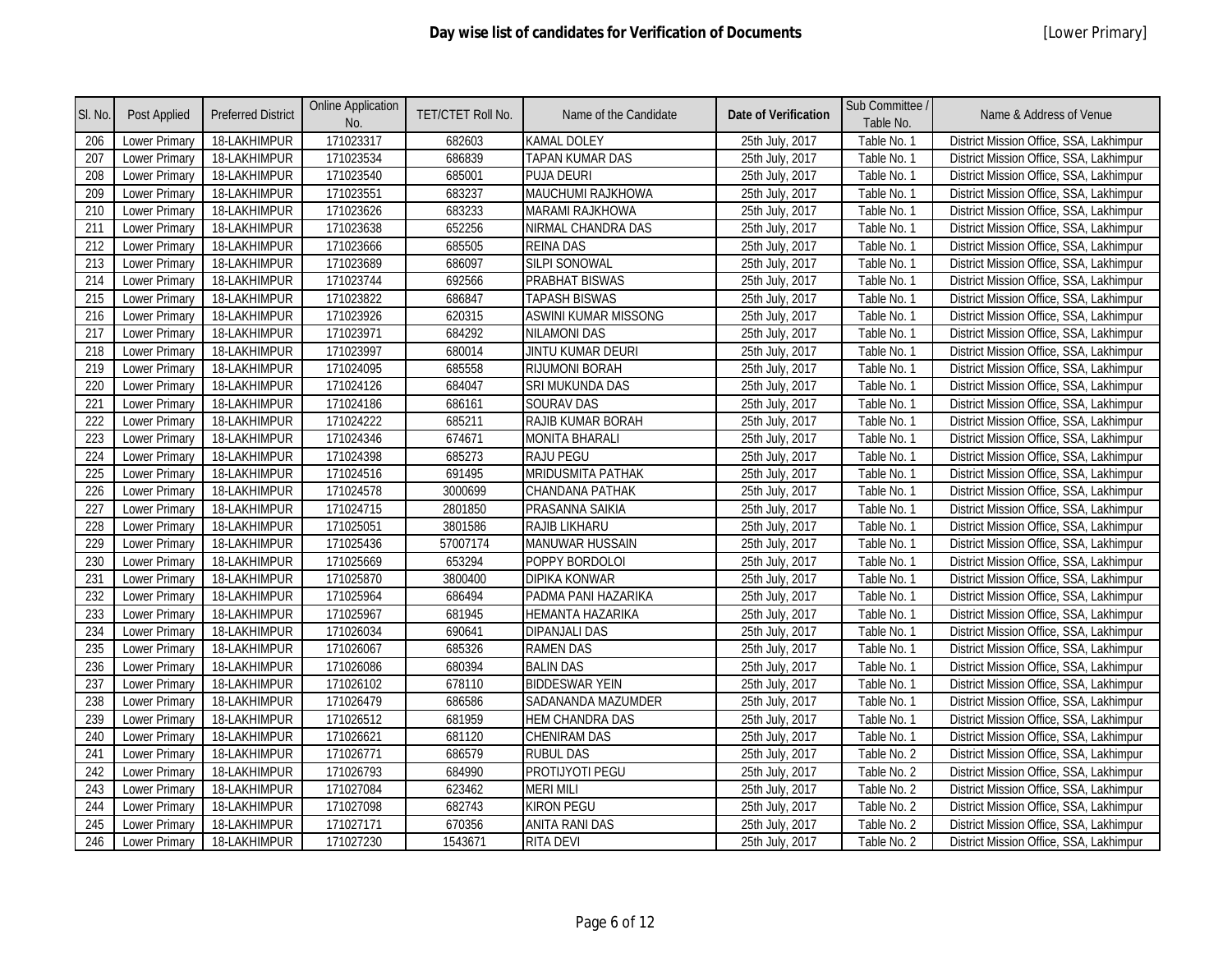| SI. No. | Post Applied         | <b>Preferred District</b> | <b>Online Application</b><br>No. | TET/CTET Roll No. | Name of the Candidate     | <b>Date of Verification</b> | Sub Committee /<br>Table No. | Name & Address of Venue                 |
|---------|----------------------|---------------------------|----------------------------------|-------------------|---------------------------|-----------------------------|------------------------------|-----------------------------------------|
| 247     | Lower Primary        | 18-LAKHIMPUR              | 171027249                        | 622124            | JANAKANTA TAYENG          | 25th July, 2017             | Table No. 2                  | District Mission Office, SSA, Lakhimpur |
| 248     | Lower Primary        | 18-LAKHIMPUR              | 171027271                        | 622455            | <b>JUSHNA PEGU</b>        | 25th July, 2017             | Table No. 2                  | District Mission Office, SSA, Lakhimpur |
| 249     | <b>Lower Primary</b> | 18-LAKHIMPUR              | 171027294                        | 623376            | ANAMIKA DOLEY             | 25th July, 2017             | Table No. 2                  | District Mission Office, SSA, Lakhimpur |
| 250     | <b>Lower Primary</b> | 18-LAKHIMPUR              | 171027301                        | 686068            | <b>BHAIRAV DAS</b>        | 25th July, 2017             | Table No. 2                  | District Mission Office, SSA, Lakhimpur |
| 251     | Lower Primary        | 18-LAKHIMPUR              | 171027358                        | 626143            | SUMITRA PANGING           | 25th July, 2017             | Table No. 2                  | District Mission Office, SSA, Lakhimpur |
| 252     | Lower Primary        | 18-LAKHIMPUR              | 171027364                        | 684676            | POBITRA PEGU              | 25th July, 2017             | Table No. 2                  | District Mission Office, SSA, Lakhimpur |
| 253     | Lower Primary        | 18-LAKHIMPUR              | 171027382                        | 676897            | <b>RANJIT DAS</b>         | 25th July, 2017             | Table No. 2                  | District Mission Office, SSA, Lakhimpur |
| 254     | <b>Lower Primary</b> | 18-LAKHIMPUR              | 171027575                        | 684325            | NIRAN CHANDRA DOLEY       | 25th July, 2017             | Table No. 2                  | District Mission Office, SSA, Lakhimpur |
| 255     | Lower Primary        | 18-LAKHIMPUR              | 171027582                        | 626143            | <b>SUMITRA PANGING</b>    | 25th July, 2017             | Table No. 2                  | District Mission Office, SSA, Lakhimpur |
| 256     | Lower Primary        | 18-LAKHIMPUR              | 171027699                        | 684780            | PRANAMI DAS               | 25th July, 2017             | Table No. 2                  | District Mission Office, SSA, Lakhimpur |
| 257     | <b>Lower Primary</b> | 18-LAKHIMPUR              | 171027729                        | 642894            | <b>BIPUL DAS</b>          | 25th July, 2017             | Table No. 2                  | District Mission Office, SSA, Lakhimpur |
| 258     | <b>Lower Primary</b> | 18-LAKHIMPUR              | 171027738                        | 3808870           | <b>SUMI SOUD</b>          | 25th July, 2017             | Table No. 2                  | District Mission Office, SSA, Lakhimpur |
| 259     | <b>Lower Primary</b> | 18-LAKHIMPUR              | 171027854                        | 680443            | <b>BEAUTY BORUAH</b>      | 25th July, 2017             | Table No. 2                  | District Mission Office, SSA, Lakhimpur |
| 260     | Lower Primary        | 18-LAKHIMPUR              | 171027969                        | 57013509          | <b>SUFIA BEGUM</b>        | 25th July, 2017             | Table No. 2                  | District Mission Office, SSA, Lakhimpur |
| 261     | <b>Lower Primary</b> | 18-LAKHIMPUR              | 171027977                        | 687069            | <b>UTTAM BISWAS</b>       | 25th July, 2017             | Table No. 2                  | District Mission Office, SSA, Lakhimpur |
| 262     | Lower Primary        | 18-LAKHIMPUR              | 171028005                        | 623109            | MADHU BALA KUMBANG        | 25th July, 2017             | Table No. 2                  | District Mission Office, SSA, Lakhimpur |
| 263     | Lower Primary        | 18-LAKHIMPUR              | 171028059                        | 646935            | <b>JINAMONI PERMEY</b>    | 25th July, 2017             | Table No. 2                  | District Mission Office, SSA, Lakhimpur |
| 264     | Lower Primary        | 18-LAKHIMPUR              | 171028096                        | 682474            | <b>JURI PAWE</b>          | 25th July, 2017             | Table No. 2                  | District Mission Office, SSA, Lakhimpur |
| 265     | <b>Lower Primary</b> | 18-LAKHIMPUR              | 171028183                        | 681934            | <b>HEMANGINI RAJKHOWA</b> | 25th July, 2017             | Table No. 2                  | District Mission Office, SSA, Lakhimpur |
| 266     | Lower Primary        | 18-LAKHIMPUR              | 171028224                        | 625758            | SMRITIPRIYA DOLEY         | 25th July, 2017             | Table No. 2                  | District Mission Office, SSA, Lakhimpur |
| 267     | <b>Lower Primary</b> | 18-LAKHIMPUR              | 171028475                        | 682912            | LAKHINATH DAS             | 25th July, 2017             | Table No. 2                  | District Mission Office, SSA, Lakhimpur |
| 268     | Lower Primary        | 18-LAKHIMPUR              | 171028502                        | 3801707           | RINKUMONI BHUYAN          | 25th July, 2017             | Table No. 2                  | District Mission Office, SSA, Lakhimpur |
| 269     | Lower Primary        | 18-LAKHIMPUR              | 171028512                        | 678638            | <b>SUN SUMI DEORI</b>     | 25th July, 2017             | Table No. 2                  | District Mission Office, SSA, Lakhimpur |
| 270     | Lower Primary        | 18-LAKHIMPUR              | 171028583                        | 682782            | <b>KRISHNA GHOSH</b>      | 25th July, 2017             | Table No. 2                  | District Mission Office, SSA, Lakhimpur |
| 271     | Lower Primary        | 18-LAKHIMPUR              | 171028625                        | 685797            | RUPANJALI MILI            | 25th July, 2017             | Table No. 2                  | District Mission Office, SSA, Lakhimpur |
| 272     | <b>Lower Primary</b> | 18-LAKHIMPUR              | 171028676                        | 06205621          | <b>DILKHUSH GURJAR</b>    | 25th July, 2017             | Table No. 2                  | District Mission Office, SSA, Lakhimpur |
| 273     | Lower Primary        | 18-LAKHIMPUR              | 171028696                        | 680264            | APARAJITA BONIA           | 25th July, 2017             | Table No. 2                  | District Mission Office, SSA, Lakhimpur |
| 274     | Lower Primary        | 18-LAKHIMPUR              | 171028701                        | 682041            | <b>INDRA DAS</b>          | 25th July, 2017             | Table No. 2                  | District Mission Office, SSA, Lakhimpur |
| 275     | <b>Lower Primary</b> | 18-LAKHIMPUR              | 171028720                        | 687050            | <b>UTPAL DAS</b>          | 25th July, 2017             | Table No. 2                  | District Mission Office, SSA, Lakhimpur |
| 276     | Lower Primary        | 18-LAKHIMPUR              | 171028812                        | 062153            | <b>MAAN SINGH GURJAR</b>  | 25th July, 2017             | Table No. 2                  | District Mission Office, SSA, Lakhimpur |
| 277     | Lower Primary        | 18-LAKHIMPUR              | 171028816                        | 681221            | <b>DEBAJIT TAYE</b>       | 25th July, 2017             | Table No. 2                  | District Mission Office, SSA, Lakhimpur |
| 278     | Lower Primary        | 18-LAKHIMPUR              | 171028871                        | 106373            | <b>KAMALA THAPA</b>       | 25th July, 2017             | Table No. 2                  | District Mission Office, SSA, Lakhimpur |
| 279     | <b>Lower Primary</b> | 18-LAKHIMPUR              | 171028910                        | 2800517           | RUPAK KALITA              | 25th July, 2017             | Table No. 2                  | District Mission Office, SSA, Lakhimpur |
| 280     | <b>Lower Primary</b> | 18-LAKHIMPUR              | 171028957                        | 683585            | <b>MISS RITAMONI DAS</b>  | 25th July, 2017             | Table No. 2                  | District Mission Office, SSA, Lakhimpur |
| 281     | <b>Lower Primary</b> | 18-LAKHIMPUR              | 171028964                        | 685391            | RANJIT KUMAR DAS          | 25th July, 2017             | Table No. 2                  | District Mission Office, SSA, Lakhimpur |
| 282     | Lower Primary        | 18-LAKHIMPUR              | 171029054                        | 680353            | <b>BABUL BISWAS</b>       | 25th July, 2017             | Table No. 2                  | District Mission Office, SSA, Lakhimpur |
| 283     | Lower Primary        | 18-LAKHIMPUR              | 171029083                        | 3900592           | <b>SUBHAS PEGU</b>        | 25th July, 2017             | Table No. 2                  | District Mission Office, SSA, Lakhimpur |
| 284     | Lower Primary        | 18-LAKHIMPUR              | 171029168                        | 683027            | MADHAB DEURI              | 25th July, 2017             | Table No. 2                  | District Mission Office, SSA, Lakhimpur |
| 285     | <b>Lower Primary</b> | 18-LAKHIMPUR              | 171029224                        | 680035            | ABHIMUNYA ROY             | 25th July, 2017             | Table No. 2                  | District Mission Office, SSA, Lakhimpur |
| 286     | Lower Primary        | 18-LAKHIMPUR              | 171029246                        | 27001375          | <b>AZIZUR RAHMAN</b>      | 25th July, 2017             | Table No. 2                  | District Mission Office, SSA, Lakhimpur |
| 287     | <b>Lower Primary</b> | 18-LAKHIMPUR              | 171029360                        | 686815            | SWARNALI NARAH            | 25th July, 2017             | Table No. 2                  | District Mission Office, SSA, Lakhimpur |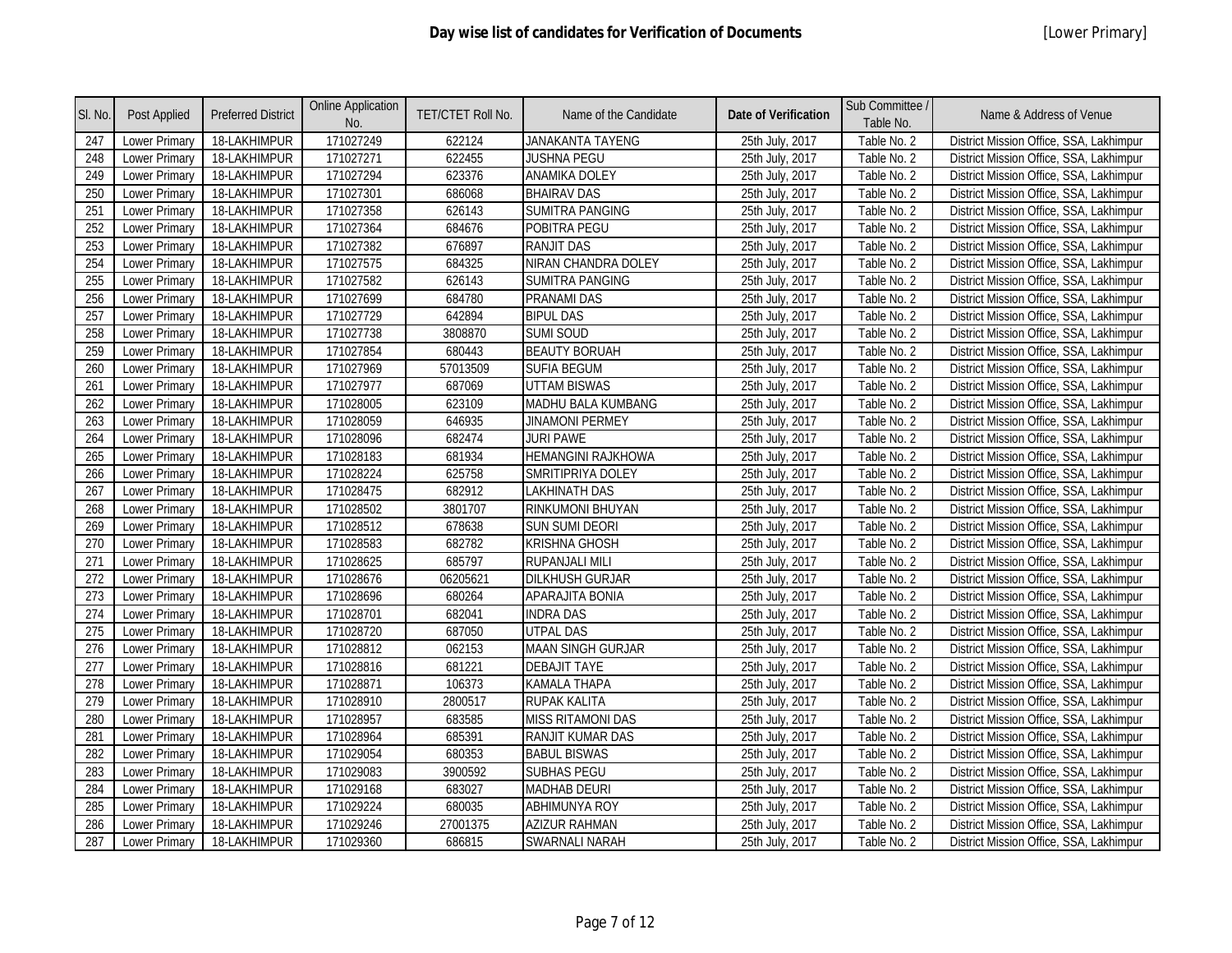| SI. No.          | <b>Post Applied</b>  | <b>Preferred District</b> | <b>Online Application</b><br>No. | <b>TET/CTET Roll No.</b> | Name of the Candidate        | <b>Date of Verification</b> | Sub Committee /<br>Table No. | Name & Address of Venue                 |
|------------------|----------------------|---------------------------|----------------------------------|--------------------------|------------------------------|-----------------------------|------------------------------|-----------------------------------------|
| 288              | Lower Primary        | 18-LAKHIMPUR              | 171029445                        | 686080                   | <b>SHYAMAL DAS</b>           | 25th July, 2017             | Table No. 2                  | District Mission Office, SSA, Lakhimpur |
| 289              | <b>Lower Primary</b> | 18-LAKHIMPUR              | 171029600                        | 622992                   | <b>LEEMA DOLEY</b>           | 25th July, 2017             | Table No. 2                  | District Mission Office, SSA, Lakhimpur |
| 290              | <b>Lower Primary</b> | 18-LAKHIMPUR              | 171029752                        | 676689.                  | RAJARSHI LOING               | 25th July, 2017             | Table No. 2                  | District Mission Office, SSA, Lakhimpur |
| 291              | <b>Lower Primary</b> | 18-LAKHIMPUR              | 171029801                        | 3802818                  | <b>BIKASH SAIKIA</b>         | 25th July, 2017             | Table No. 2                  | District Mission Office, SSA, Lakhimpur |
| 292              | <b>Lower Primary</b> | 18-LAKHIMPUR              | 171029906                        | 00604183                 | <b>LUCKY BURAGOHAIN</b>      | 25th July, 2017             | Table No. 2                  | District Mission Office, SSA, Lakhimpur |
| 293              | <b>Lower Primary</b> | 18-LAKHIMPUR              | 171030006                        | 3550955                  | <b>SANDHITA DAS</b>          | 25th July, 2017             | Table No. 2                  | District Mission Office, SSA, Lakhimpur |
| 294              | Lower Primary        | 18-LAKHIMPUR              | 171030080                        | 620557                   | <b>BHASKAR NILAM PANYANG</b> | 25th July, 2017             | Table No. 2                  | District Mission Office, SSA, Lakhimpur |
| 295              | Lower Primary        | 18-LAKHIMPUR              | 171030166                        | 104006                   | <b>SANDHITA DAS</b>          | 25th July, 2017             | Table No. 2                  | District Mission Office, SSA, Lakhimpur |
| 296              | <b>Lower Primary</b> | 18-LAKHIMPUR              | 171030325                        | 3803605                  | <b>GUPAL TALUKDAR</b>        | 25th July, 2017             | Table No. 2                  | District Mission Office, SSA, Lakhimpur |
| 297              | <b>Lower Primary</b> | 18-LAKHIMPUR              | 171030636                        | 631355                   | <b>DAIJI DEORI</b>           | 25th July, 2017             | Table No. 2                  | District Mission Office, SSA, Lakhimpur |
| 298              | Lower Primary        | 18-LAKHIMPUR              | 171030995                        | 682070                   | <b>JADAB KAKATI</b>          | 25th July, 2017             | Table No. 2                  | District Mission Office, SSA, Lakhimpur |
| 299              | <b>Lower Primary</b> | 18-LAKHIMPUR              | 171031020                        | 677122                   | <b>RIKESH DOLEY</b>          | 25th July, 2017             | Table No. 2                  | District Mission Office, SSA, Lakhimpur |
| 300              | Lower Primary        | 18-LAKHIMPUR              | 171031154                        | 686177                   | <b>ABONI MOHAN SARDAR</b>    | 25th July, 2017             | Table No. 2                  | District Mission Office, SSA, Lakhimpur |
| 301              | Lower Primary        | 18-LAKHIMPUR              | 171031178                        | 685664                   | RITU RAAJ DAS                | 25th July, 2017             | Table No. 3                  | District Mission Office, SSA, Lakhimpur |
| 302              | <b>Lower Primary</b> | 18-LAKHIMPUR              | 171031293                        | 681577                   | <b>DIPIKA SONOWAL</b>        | 25th July, 2017             | Table No. 3                  | District Mission Office, SSA, Lakhimpur |
| 303              | Lower Primary        | 18-LAKHIMPUR              | 171031311                        | 57002295                 | <b>BASUDEV SARMAH</b>        | 25th July, 2017             | Table No. 3                  | District Mission Office, SSA, Lakhimpur |
| 304              | Lower Primary        | 18-LAKHIMPUR              | 171031387                        | 57003385                 | <b>DIPANKAR GOHAIN</b>       | 25th July, 2017             | Table No. 3                  | District Mission Office, SSA, Lakhimpur |
| 305              | Lower Primary        | 18-LAKHIMPUR              | 171031388                        | 3900617                  | <b>UJJAL KUMAR GOGOI</b>     | 25th July, 2017             | Table No. 3                  | District Mission Office, SSA, Lakhimpur |
| 306              | <b>Lower Primary</b> | 18-LAKHIMPUR              | 171031443                        | 671642                   | <b>DEBAJIT DAS</b>           | 25th July, 2017             | Table No. 3                  | District Mission Office, SSA, Lakhimpur |
| 307              | <b>Lower Primary</b> | 18-LAKHIMPUR              | 171031472                        | 00401157                 | <b>SWOPNA KEOT</b>           | 25th July, 2017             | Table No. 3                  | District Mission Office, SSA, Lakhimpur |
| 308              | <b>Lower Primary</b> | 18-LAKHIMPUR              | 171031542                        | 686222                   | <b>SRI BHUPEN DAS</b>        | 25th July, 2017             | Table No. 3                  | District Mission Office, SSA, Lakhimpur |
| 309              | Lower Primary        | 18-LAKHIMPUR              | 171031772                        | 681739                   | <b>GHANAKANTA DOLEY</b>      | 25th July, 2017             | Table No. 3                  | District Mission Office, SSA, Lakhimpur |
| 310              | <b>Lower Primary</b> | 18-LAKHIMPUR              | 171031814                        | 00602863                 | <b>TAPASH DEY</b>            | 25th July, 2017             | Table No. 3                  | District Mission Office, SSA, Lakhimpur |
| 311              | <b>Lower Primary</b> | 18-LAKHIMPUR              | 171031835                        | 57006132                 | KANAKLATA KAKATI             | 25th July, 2017             | Table No. 3                  | District Mission Office, SSA, Lakhimpur |
| 312              | Lower Primary        | 18-LAKHIMPUR              | 171031991                        | 00604037                 | KRISHNA JYOTI BORAH          | 25th July, 2017             | Table No. 3                  | District Mission Office, SSA, Lakhimpur |
| 313              | <b>Lower Primary</b> | 18-LAKHIMPUR              | 171032067                        | 673793                   | MAHANANDA PAYENG             | 25th July, 2017             | Table No. 3                  | District Mission Office, SSA, Lakhimpur |
| $\overline{314}$ | <b>Lower Primary</b> | 18-LAKHIMPUR              | 171032085                        | 684124                   | <b>NAMITA DAS</b>            | 25th July, 2017             | Table No. 3                  | District Mission Office, SSA, Lakhimpur |
| 315              | <b>Lower Primary</b> | 18-LAKHIMPUR              | 171032105                        | 622759                   | <b>KHIRUD DAS</b>            | 25th July, 2017             | Table No. 3                  | District Mission Office, SSA, Lakhimpur |
| 316              | Lower Primary        | 18-LAKHIMPUR              | 171032116                        | 678074                   | <b>AMRIT DAS</b>             | 25th July, 2017             | Table No. 3                  | District Mission Office, SSA, Lakhimpur |
| 317              | Lower Primary        | 18-LAKHIMPUR              | 171032173                        | 678061                   | <b>AJOY DOLEY</b>            | 25th July, 2017             | Table No. 3                  | District Mission Office, SSA, Lakhimpur |
| 318              | <b>Lower Primary</b> | 18-LAKHIMPUR              | 171032238                        | 626597                   | <b>UTPAL DAS</b>             | 25th July, 2017             | Table No. 3                  | District Mission Office, SSA, Lakhimpur |
| 319              | <b>Lower Primary</b> | 18-LAKHIMPUR              | 171032280                        | 670908                   | <b>BICHITRA PEGU</b>         | 25th July, 2017             | Table No. 3                  | District Mission Office, SSA, Lakhimpur |
| 320              | Lower Primary        | 18-LAKHIMPUR              | 171032337                        | 677171                   | <b>RINISHA DOLEY</b>         | 25th July, 2017             | Table No. 3                  | District Mission Office, SSA, Lakhimpur |
| 321              | <b>Lower Primary</b> | 18-LAKHIMPUR              | 171032386                        | 685218                   | <b>RAJIB PAYENG</b>          | 25th July, 2017             | Table No. 3                  | District Mission Office, SSA, Lakhimpur |
| 322              | <b>Lower Primary</b> | 18-LAKHIMPUR              | 171032414                        | 686338                   | <b>HEMEN BISWAS</b>          | 25th July, 2017             | Table No. 3                  | District Mission Office, SSA, Lakhimpur |
| 323              | <b>Lower Primary</b> | 18-LAKHIMPUR              | 171032641                        | 685210                   | RAJIB KAMAN                  | 25th July, 2017             | Table No. 3                  | District Mission Office, SSA, Lakhimpur |
| 324              | Lower Primary        | 18-LAKHIMPUR              | 171032653                        | 4900286                  | <b>LELINA GOHAIN</b>         | 25th July, 2017             | Table No. 3                  | District Mission Office, SSA, Lakhimpur |
| 325              | Lower Primary        | 18-LAKHIMPUR              | 171032655                        | 57010791                 | RAMEN CHANDRA HAZARIKA       | 25th July, 2017             | Table No. 3                  | District Mission Office, SSA, Lakhimpur |
| 326              | Lower Primary        | 18-LAKHIMPUR              | 171032668                        | 682583                   | <b>KALPANA BANIA</b>         | 25th July, 2017             | Table No. 3                  | District Mission Office, SSA, Lakhimpur |
| 327              | <b>Lower Primary</b> | 18-LAKHIMPUR              | 171032789                        | 683568                   | RASHNA SAIKIA                | 25th July, 2017             | Table No. 3                  | District Mission Office, SSA, Lakhimpur |
| 328              | Lower Primary        | 18-LAKHIMPUR              | 171032916                        | 622832                   | <b>KRISHNALI CHALIHA</b>     | 25th July, 2017             | Table No. 3                  | District Mission Office, SSA, Lakhimpur |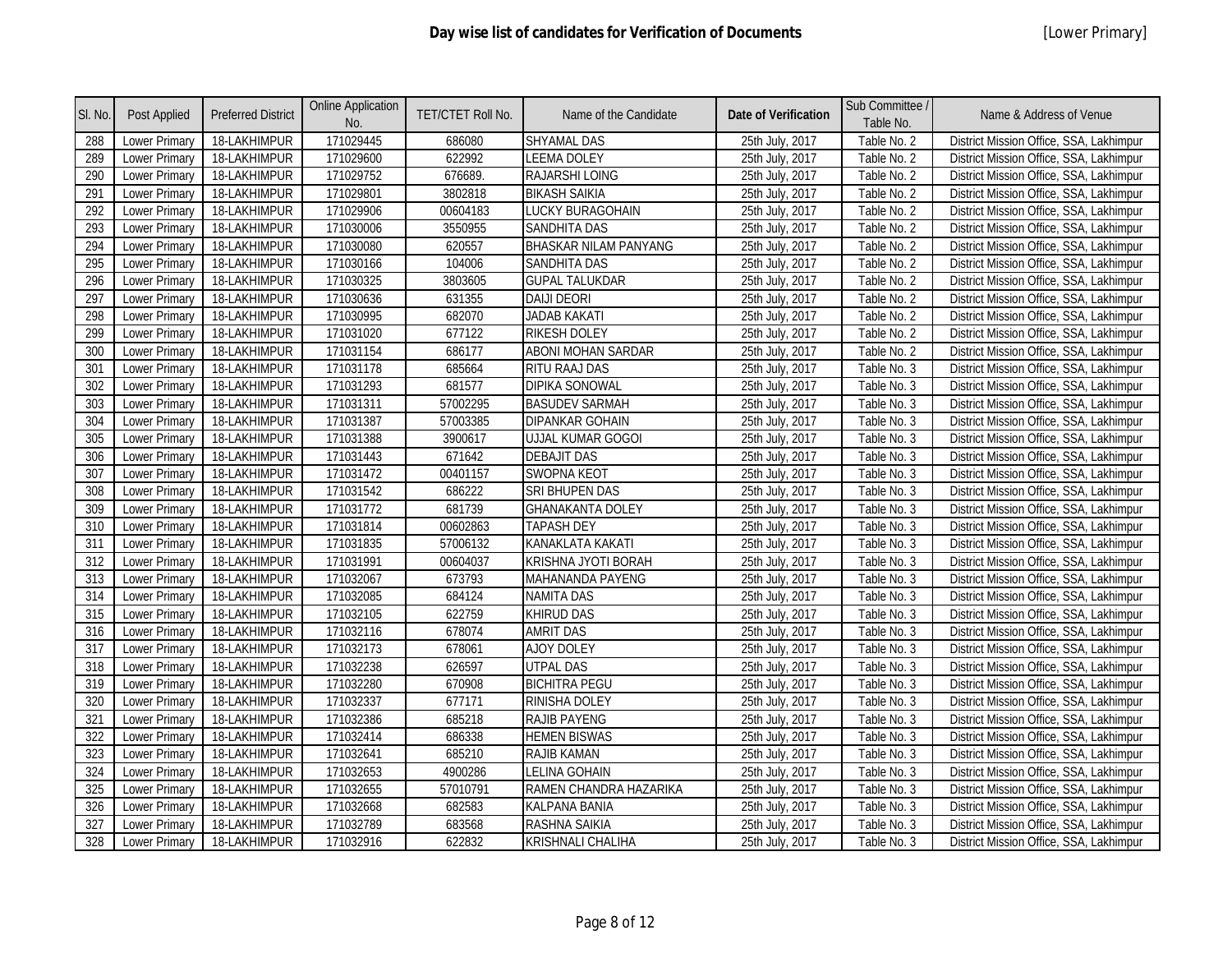| SI. No.          | Post Applied         | <b>Preferred District</b> | <b>Online Application</b><br>No. | TET/CTET Roll No. | Name of the Candidate     | <b>Date of Verification</b> | Sub Committee /<br>Table No. | Name & Address of Venue                 |
|------------------|----------------------|---------------------------|----------------------------------|-------------------|---------------------------|-----------------------------|------------------------------|-----------------------------------------|
| 329              | Lower Primary        | 18-LAKHIMPUR              | 171032990                        | 3800092           | ARUP JYOTI PUZARI         | 25th July, 2017             | Table No. 3                  | District Mission Office, SSA, Lakhimpur |
| 330              | Lower Primary        | 18-LAKHIMPUR              | 171033042                        | 57001800          | <b>ASMINA BEGUM</b>       | 25th July, 2017             | Table No. 3                  | District Mission Office, SSA, Lakhimpur |
| 331              | Lower Primary        | 18-LAKHIMPUR              | 171033085                        | 684427            | NOMITA SAZARIKA           | 25th July, 2017             | Table No. 3                  | District Mission Office, SSA, Lakhimpur |
| 332              | <b>Lower Primary</b> | 18-LAKHIMPUR              | 171033120                        | 57012080          | <b>SAHAB UDDIN</b>        | 25th July, 2017             | Table No. 3                  | District Mission Office, SSA, Lakhimpur |
| 333              | Lower Primary        | 18-LAKHIMPUR              | 171033182                        | 57006029          | <b>KAJAL ROY</b>          | 25th July, 2017             | Table No. 3                  | District Mission Office, SSA, Lakhimpur |
| 334              | <b>Lower Primary</b> | 18-LAKHIMPUR              | 171033207                        | 621624            | <b>DULUMONI BHARALI</b>   | 25th July, 2017             | Table No. 3                  | District Mission Office, SSA, Lakhimpur |
| 335              | <b>Lower Primary</b> | 18-LAKHIMPUR              | 171033296                        | 691881            | PRATIMA RANI DAS          | 25th July, 2017             | Table No. 3                  | District Mission Office, SSA, Lakhimpur |
| 336              | Lower Primary        | 18-LAKHIMPUR              | 171033328                        | 57004596          | <b>HOBIBUR RAHMAN</b>     | 25th July, 2017             | Table No. 3                  | District Mission Office, SSA, Lakhimpur |
| $\overline{337}$ | Lower Primary        | 18-LAKHIMPUR              | 171033487                        | 684112            | <b>NAGEN DAS</b>          | 25th July, 2017             | Table No. 3                  | District Mission Office, SSA, Lakhimpur |
| 338              | Lower Primary        | 18-LAKHIMPUR              | 171033514                        | 682675            | <b>KARUNA BORAH</b>       | 25th July, 2017             | Table No. 3                  | District Mission Office, SSA, Lakhimpur |
| 339              | Lower Primary        | 18-LAKHIMPUR              | 171033598                        | 684824            | <b>PRANJALI DAS</b>       | 25th July, 2017             | Table No. 3                  | District Mission Office, SSA, Lakhimpur |
| 340              | <b>Lower Primary</b> | 18-LAKHIMPUR              | 171033607                        | 685780            | <b>RUPALI DAS</b>         | 25th July, 2017             | Table No. 3                  | District Mission Office, SSA, Lakhimpur |
| 341              | Lower Primary        | 18-LAKHIMPUR              | 171033731                        | 680380            | <b>BABY TAYE</b>          | 25th July, 2017             | Table No. 3                  | District Mission Office, SSA, Lakhimpur |
| 342              | Lower Primary        | 18-LAKHIMPUR              | 171033810                        | 3801971           | LABA RAM BORAH            | 25th July, 2017             | Table No. 3                  | District Mission Office, SSA, Lakhimpur |
| 343              | Lower Primary        | 18-LAKHIMPUR              | 171033836                        | 08300784          | SHIKHA SHARMA             | 25th July, 2017             | Table No. 3                  | District Mission Office, SSA, Lakhimpur |
| 344              | <b>Lower Primary</b> | 18-LAKHIMPUR              | 171033849                        | 685088            | PUSPALATA DAS             | 25th July, 2017             | Table No. 3                  | District Mission Office, SSA, Lakhimpur |
| 345              | <b>Lower Primary</b> | 18-LAKHIMPUR              | 171033931                        | 670985            | <b>BIJU KAMAN</b>         | 25th July, 2017             | Table No. 3                  | District Mission Office, SSA, Lakhimpur |
| 346              | Lower Primary        | 18-LAKHIMPUR              | 171033967                        | JUN MONI PEGU     | RC201404                  | 25th July, 2017             | Table No. 3                  | District Mission Office, SSA, Lakhimpur |
| 347              | Lower Primary        | 18-LAKHIMPUR              | 171034007                        | 3800498           | <b>HEMANTA BORAH</b>      | 25th July, 2017             | Table No. 3                  | District Mission Office, SSA, Lakhimpur |
| 348              | Lower Primary        | 18-LAKHIMPUR              | 171034061                        | 683172            | <b>MANIK BASUMATARY</b>   | 25th July, 2017             | Table No. 3                  | District Mission Office, SSA, Lakhimpur |
| 349              | Lower Primary        | 18-LAKHIMPUR              | 171034386                        | 682336            | JUNALI DOLEY              | 25th July, 2017             | Table No. 3                  | District Mission Office, SSA, Lakhimpur |
| 350              | <b>Lower Primary</b> | 18-LAKHIMPUR              | 171034487                        | 684299            | NILUTPAL BHARALI          | 25th July, 2017             | Table No. 3                  | District Mission Office, SSA, Lakhimpur |
| 351              | <b>Lower Primary</b> | 18-LAKHIMPUR              | 171034823                        | 57001751          | <b>ASIF SARUWAR</b>       | 25th July, 2017             | Table No. 3                  | District Mission Office, SSA, Lakhimpur |
| 352              | Lower Primary        | 18-LAKHIMPUR              | 171034825                        | 625756            | SMRITI LAGACHU            | 25th July, 2017             | Table No. 3                  | District Mission Office, SSA, Lakhimpur |
| 353              | Lower Primary        | 18-LAKHIMPUR              | 171034879                        | 57001751          | <b>ASIF SARUWAR</b>       | 25th July, 2017             | Table No. 3                  | District Mission Office, SSA, Lakhimpur |
| 354              | <b>Lower Primary</b> | 18-LAKHIMPUR              | 171035382                        | 4800898           | <b>RENU BALA DAS</b>      | 25th July, 2017             | Table No. 3                  | District Mission Office, SSA, Lakhimpur |
| 355              | Lower Primary        | 18-LAKHIMPUR              | 171035409                        | 683951            | <b>MRINANGKA PATIR</b>    | 25th July, 2017             | Table No. 3                  | District Mission Office, SSA, Lakhimpur |
| 356              | Lower Primary        | 18-LAKHIMPUR              | 171035470                        | 00603653          | <b>KAVITA GOSWAMI</b>     | 25th July, 2017             | Table No. 3                  | District Mission Office, SSA, Lakhimpur |
| 357              | Lower Primary        | 18-LAKHIMPUR              | 171035524                        | 682672            | <b>KARNESWAR MILI</b>     | 25th July, 2017             | Table No. 3                  | District Mission Office, SSA, Lakhimpur |
| 358              | Lower Primary        | 18-LAKHIMPUR              | 171035569                        | 680252            | ANUP HAZARIKA             | 25th July, 2017             | Table No. 3                  | District Mission Office, SSA, Lakhimpur |
| 359              | Lower Primary        | 18-LAKHIMPUR              | 171035641                        | 2801097           | <b>GHANA KANTA PAYENG</b> | 25th July, 2017             | Table No. 3                  | District Mission Office, SSA, Lakhimpur |
| 360              | Lower Primary        | 18-LAKHIMPUR              | 171035681                        | 685635            | RINTUMONI SONOWAL         | 25th July, 2017             | Table No. 3                  | District Mission Office, SSA, Lakhimpur |
| 361              | <b>Lower Primary</b> | 18-LAKHIMPUR              | 171035704                        | 683948            | <b>MRINALEE PAWE</b>      | 26th July, 2017             | Table No. 1                  | District Mission Office, SSA, Lakhimpur |
| 362              | Lower Primary        | 18-LAKHIMPUR              | 171035730                        | 670969            | <b>BIJOY LAKHI KUTUM</b>  | 26th July, 2017             | Table No. 1                  | District Mission Office, SSA, Lakhimpur |
| 363              | <b>Lower Primary</b> | 18-LAKHIMPUR              | 171035893                        | 686986            | <b>TUTUMONI MISHONG</b>   | 26th July, 2017             | Table No. 1                  | District Mission Office, SSA, Lakhimpur |
| 364              | Lower Primary        | 18-LAKHIMPUR              | 171035925                        | 686710            | <b>SUNIL DAS</b>          | 26th July, 2017             | Table No. 1                  | District Mission Office, SSA, Lakhimpur |
| 365              | Lower Primary        | 18-LAKHIMPUR              | 171035944                        | 623702            | <b>MONIKA NARZARY</b>     | 26th July, 2017             | Table No. 1                  | District Mission Office, SSA, Lakhimpur |
| 366              | Lower Primary        | 18-LAKHIMPUR              | 171036028                        | 685047            | PURBALI KAMAN             | 26th July, 2017             | Table No. 1                  | District Mission Office, SSA, Lakhimpur |
| 367              | <b>Lower Primary</b> | 18-LAKHIMPUR              | 171036075                        | 686487            | SRI NITU DAS              | 26th July, 2017             | Table No. 1                  | District Mission Office, SSA, Lakhimpur |
| 368              | Lower Primary        | 18-LAKHIMPUR              | 171036182                        | 624281            | PADUM KUMAR DOLEY         | 26th July, 2017             | Table No. 1                  | District Mission Office, SSA, Lakhimpur |
| 369              | <b>Lower Primary</b> | 18-LAKHIMPUR              | 171036203                        | 643707            | <b>DAISY DAS</b>          | 26th July, 2017             | Table No. 1                  | District Mission Office, SSA, Lakhimpur |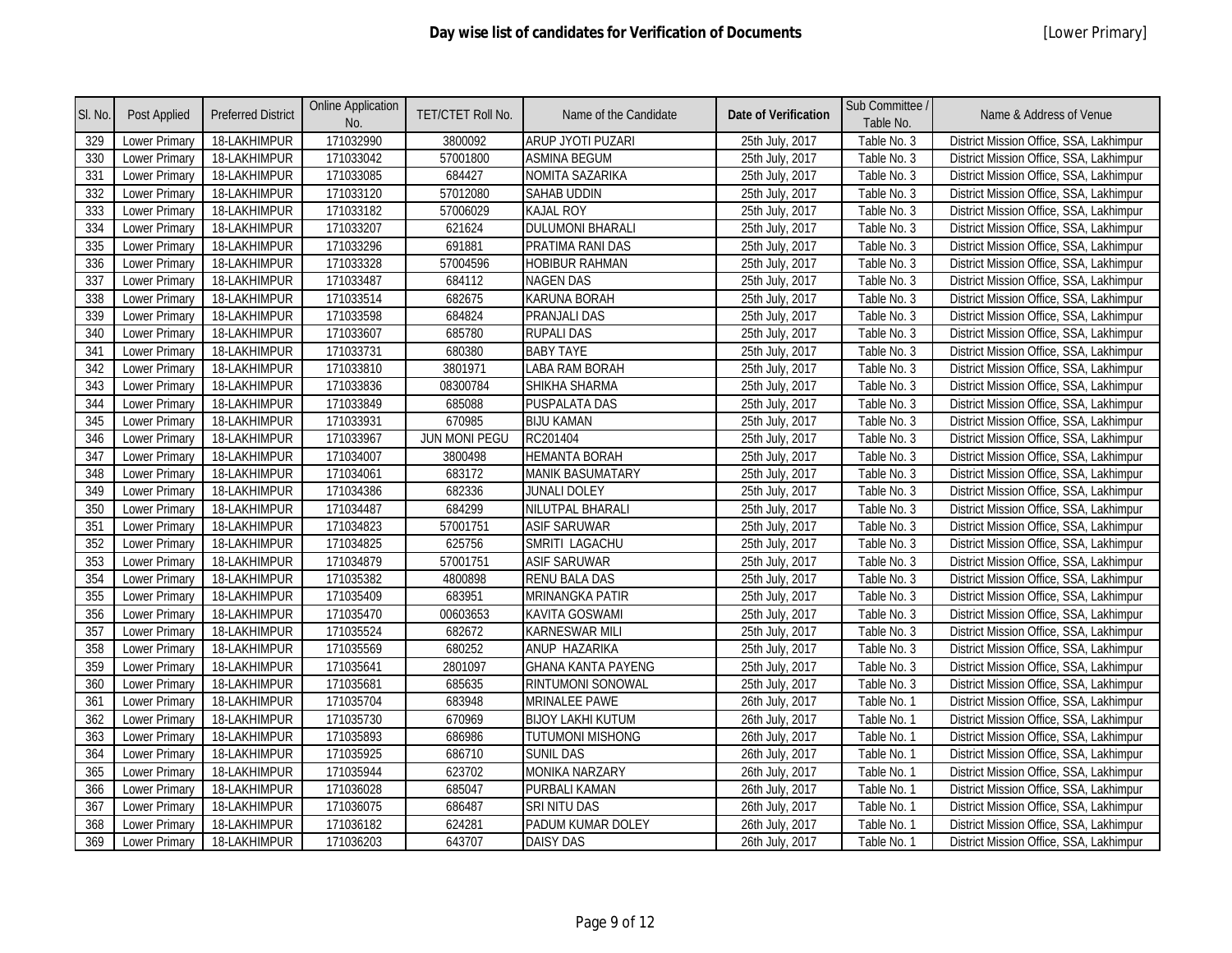| SI. No. | <b>Post Applied</b>  | <b>Preferred District</b> | <b>Online Application</b><br>No. | TET/CTET Roll No. | Name of the Candidate     | <b>Date of Verification</b> | Sub Committee /<br>Table No. | Name & Address of Venue                 |
|---------|----------------------|---------------------------|----------------------------------|-------------------|---------------------------|-----------------------------|------------------------------|-----------------------------------------|
| 370     | <b>Lower Primary</b> | 18-LAKHIMPUR              | 171036208                        | 672375            | <b>GOBINDA DAS</b>        | 26th July, 2017             | Table No. 1                  | District Mission Office, SSA, Lakhimpur |
| 371     | <b>Lower Primary</b> | 18-LAKHIMPUR              | 171036228                        | 680616            | <b>BHULANATH KONWAR</b>   | 26th July, 2017             | Table No. 1                  | District Mission Office, SSA, Lakhimpur |
| 372     | <b>Lower Primary</b> | 18-LAKHIMPUR              | 171036306                        | 680229            | <b>ANJANA DAS</b>         | 26th July, 2017             | Table No. 1                  | District Mission Office, SSA, Lakhimpur |
| 373     | <b>Lower Primary</b> | 18-LAKHIMPUR              | 171036354                        | 686909            | <b>TONURAM MILI</b>       | 26th July, 2017             | Table No. 1                  | District Mission Office, SSA, Lakhimpur |
| 374     | Lower Primary        | 18-LAKHIMPUR              | 171036363                        | 3803798           | <b>JAHNOBI BHUYAN</b>     | 26th July, 2017             | Table No. 1                  | District Mission Office, SSA, Lakhimpur |
| 375     | <b>Lower Primary</b> | 18-LAKHIMPUR              | 171036412                        | 671055            | <b>BINA DAS</b>           | 26th July, 2017             | Table No. 1                  | District Mission Office, SSA, Lakhimpur |
| 376     | <b>Lower Primary</b> | 18-LAKHIMPUR              | 171036478                        | 685319            | RAMBHA HAZARIKA           | 26th July, 2017             | Table No. 1                  | District Mission Office, SSA, Lakhimpur |
| 377     | Lower Primary        | 18-LAKHIMPUR              | 171036504                        | 682208            | <b>JAYANTI SARKAR</b>     | 26th July, 2017             | Table No. 1                  | District Mission Office, SSA, Lakhimpur |
| 378     | <b>Lower Primary</b> | 18-LAKHIMPUR              | 171036583                        | 57001637          | <b>ASFIKA BEGUM</b>       | 26th July, 2017             | Table No. 1                  | District Mission Office, SSA, Lakhimpur |
| 379     | Lower Primary        | 18-LAKHIMPUR              | 171036628                        | 650186            | <b>MISS ARCHANA DAS</b>   | 26th July, 2017             | Table No. 1                  | District Mission Office, SSA, Lakhimpur |
| 380     | Lower Primary        | 18-LAKHIMPUR              | 171036646                        | 684502            | <b>PALLABI DAS</b>        | 26th July, 2017             | Table No. 1                  | District Mission Office, SSA, Lakhimpur |
| 381     | <b>Lower Primary</b> | 18-LAKHIMPUR              | 171036651                        | 57008722          | <b>MUZAHIDUL ISLAM</b>    | 26th July, 2017             | Table No. 1                  | District Mission Office, SSA, Lakhimpur |
| 382     | <b>Lower Primary</b> | 18-LAKHIMPUR              | 171036774                        | 00501726          | PRANJAL CHETIA            | 26th July, 2017             | Table No. 1                  | District Mission Office, SSA, Lakhimpur |
| 383     | <b>Lower Primary</b> | 18-LAKHIMPUR              | 171036792                        | 57003639          | <b>FAIJUN NAHAR</b>       | 26th July, 2017             | Table No. 1                  | District Mission Office, SSA, Lakhimpur |
| 384     | <b>Lower Primary</b> | 18-LAKHIMPUR              | 171036882                        | 681889            | <b>HARGOBIN PATIR</b>     | 26th July, 2017             | Table No. 1                  | District Mission Office, SSA, Lakhimpur |
| 385     | Lower Primary        | 18-LAKHIMPUR              | 171036905                        | 684281            | NILAKANTA PEGU            | 26th July, 2017             | Table No. 1                  | District Mission Office, SSA, Lakhimpur |
| 386     | Lower Primary        | 18-LAKHIMPUR              | 171036926                        | 684046            | MUKUNDA BORAH             | 26th July, 2017             | Table No. 1                  | District Mission Office, SSA, Lakhimpur |
| 387     | Lower Primary        | 18-LAKHIMPUR              | 171036959                        | 57006718          | <b>MAHMUDA BEGUM</b>      | 26th July, 2017             | Table No. 1                  | District Mission Office, SSA, Lakhimpur |
| 388     | <b>Lower Primary</b> | 18-LAKHIMPUR              | 171036994                        | 686003            | <b>SATYARUP DAS</b>       | 26th July, 2017             | Table No. 1                  | District Mission Office, SSA, Lakhimpur |
| 389     | Lower Primary        | 18-LAKHIMPUR              | 171037072                        | 624464            | PRADIP KR. DOLEY          | 26th July, 2017             | Table No. 1                  | District Mission Office, SSA, Lakhimpur |
| 390     | <b>Lower Primary</b> | 18-LAKHIMPUR              | 171037102                        | 08700718          | ARSHAD IQBAL              | 26th July, 2017             | Table No. 1                  | District Mission Office, SSA, Lakhimpur |
| 391     | <b>Lower Primary</b> | 18-LAKHIMPUR              | 171037106                        | 200401            | NIKI MAZUMDER             | 26th July, 2017             | Table No. 1                  | District Mission Office, SSA, Lakhimpur |
| 392     | Lower Primary        | 18-LAKHIMPUR              | 171037142                        | 624609            | PRIYANKA AYENGIA          | 26th July, 2017             | Table No. 1                  | District Mission Office, SSA, Lakhimpur |
| 393     | <b>Lower Primary</b> | 18-LAKHIMPUR              | 171037167                        | 57000527          | AFAZUDDIN AHMED           | 26th July, 2017             | Table No. 1                  | District Mission Office, SSA, Lakhimpur |
| 394     | <b>Lower Primary</b> | 18-LAKHIMPUR              | 171037205                        | 680730            | <b>BIJU BASUMATARY</b>    | 26th July, 2017             | Table No. 1                  | District Mission Office, SSA, Lakhimpur |
| 395     | <b>Lower Primary</b> | 18-LAKHIMPUR              | 171037232                        | 682501            | JYOTI PRASAD DAS          | 26th July, 2017             | Table No. 1                  | District Mission Office, SSA, Lakhimpur |
| 396     | <b>Lower Primary</b> | 18-LAKHIMPUR              | 171037273                        | 626556            | <b>UMANANDA PEGU</b>      | 26th July, 2017             | Table No. 1                  | District Mission Office, SSA, Lakhimpur |
| 397     | <b>Lower Primary</b> | 18-LAKHIMPUR              | 171037316                        | 4901280           | <b>DIBYAJYOTI DAIMARI</b> | 26th July, 2017             | Table No. 1                  | District Mission Office, SSA, Lakhimpur |
| 398     | Lower Primary        | 18-LAKHIMPUR              | 171037450                        | 678665            | <b>SUNIL RAJKHOWA</b>     | 26th July, 2017             | Table No. 1                  | District Mission Office, SSA, Lakhimpur |
| 399     | <b>Lower Primary</b> | 18-LAKHIMPUR              | 171037560                        | 685368            | <b>RANJAN BONIA</b>       | 26th July, 2017             | Table No. 1                  | District Mission Office, SSA, Lakhimpur |
| 400     | Lower Primary        | 18-LAKHIMPUR              | 171037611                        | 684848            | PRASANTA KUMAR DAS        | 26th July, 2017             | Table No. 1                  | District Mission Office, SSA, Lakhimpur |
| 401     | Lower Primary        | 18-LAKHIMPUR              | 171037621                        | 647035            | JITU HAZARIKA             | 26th July, 2017             | Table No. 1                  | District Mission Office, SSA, Lakhimpur |
| 402     | <b>Lower Primary</b> | 18-LAKHIMPUR              | 171037688                        | 57001625          | <b>ASADUL AHMED</b>       | 26th July, 2017             | Table No. 1                  | District Mission Office, SSA, Lakhimpur |
| 403     | <b>Lower Primary</b> | 18-LAKHIMPUR              | 171037890                        | 653630            | PRANGOBINDA MAJUMDAR      | 26th July, 2017             | Table No. 1                  | District Mission Office, SSA, Lakhimpur |
| 404     | Lower Primary        | 18-LAKHIMPUR              | 171037943                        | 37000598          | MAZHARUL ISLAM KHAN       | 26th July, 2017             | Table No. 1                  | District Mission Office, SSA, Lakhimpur |
| 405     | <b>Lower Primary</b> | 18-LAKHIMPUR              | 171037959                        | 37000115          | <b>HAMIDUL ISLAM</b>      | 26th July, 2017             | Table No. 1                  | District Mission Office, SSA, Lakhimpur |
| 406     | <b>Lower Primary</b> | 18-LAKHIMPUR              | 171038012                        | 641387            | ATUL KUMAR MANDAL         | 26th July, 2017             | Table No. 2                  | District Mission Office, SSA, Lakhimpur |
| 407     | Lower Primary        | 18-LAKHIMPUR              | 171038047                        | 623798            | <b>MOUSUMI PEGU</b>       | 26th July, 2017             | Table No. 2                  | District Mission Office, SSA, Lakhimpur |
| 408     | <b>Lower Primary</b> | 18-LAKHIMPUR              | 171038154                        | 682738            | <b>KHUSBU PAYENG</b>      | 26th July, 2017             | Table No. 2                  | District Mission Office, SSA, Lakhimpur |
| 409     | Lower Primary        | 18-LAKHIMPUR              | 171038200                        | 685136            | <b>RAHUL PEGU</b>         | 26th July, 2017             | Table No. 2                  | District Mission Office, SSA, Lakhimpur |
| 410     | <b>Lower Primary</b> | 18-LAKHIMPUR              | 171038427                        | 682230            | <b>JIBAN DOLEY</b>        | 26th July, 2017             | Table No. 2                  | District Mission Office, SSA, Lakhimpur |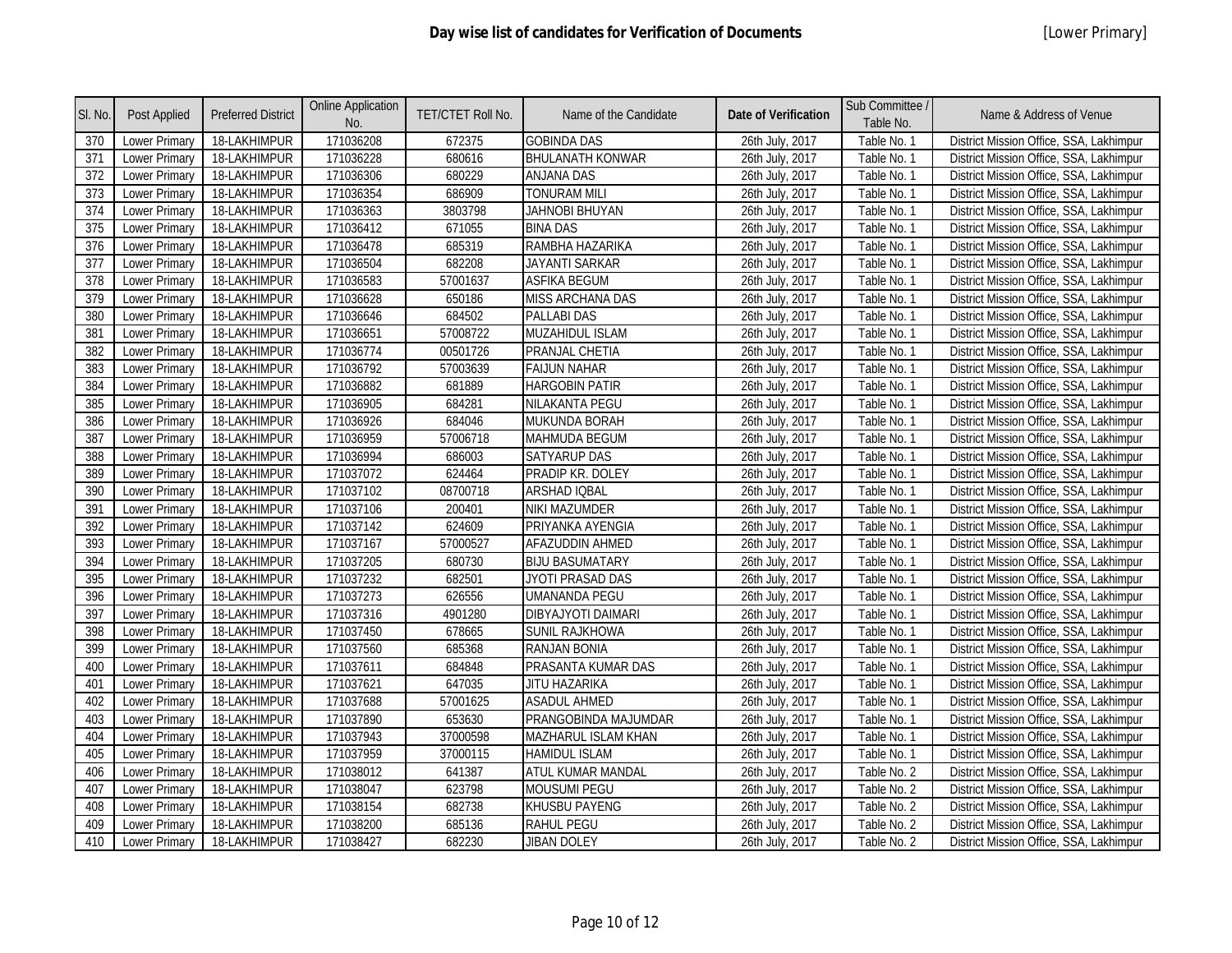| SI. No. | Post Applied         | <b>Preferred District</b> | <b>Online Application</b><br>No. | <b>TET/CTET Roll No.</b> | Name of the Candidate      | <b>Date of Verification</b> | Sub Committee /<br>Table No. | Name & Address of Venue                 |
|---------|----------------------|---------------------------|----------------------------------|--------------------------|----------------------------|-----------------------------|------------------------------|-----------------------------------------|
| 411     | Lower Primary        | 18-LAKHIMPUR              | 171038483                        | 57008856                 | <b>NAJMA BEGUM</b>         | 26th July, 2017             | Table No. 2                  | District Mission Office, SSA, Lakhimpur |
| 412     | <b>Lower Primary</b> | 18-LAKHIMPUR              | 171038703                        | 57008435                 | <b>MOSTAFIZ AHMED</b>      | 26th July, 2017             | Table No. 2                  | District Mission Office, SSA, Lakhimpur |
| 413     | Lower Primary        | 18-LAKHIMPUR              | 171038739                        | 680801                   | <b>BINAY SARKAR</b>        | 26th July, 2017             | Table No. 2                  | District Mission Office, SSA, Lakhimpur |
| 414     | <b>Lower Primary</b> | 18-LAKHIMPUR              | 171038824                        | 658020                   | KARUNA PERMEY              | 26th July, 2017             | Table No. 2                  | District Mission Office, SSA, Lakhimpur |
| 415     | Lower Primary        | 18-LAKHIMPUR              | 171038955                        | 683900                   | MOZUMDAR CHINTEY           | 26th July, 2017             | Table No. 2                  | District Mission Office, SSA, Lakhimpur |
| 416     | <b>Lower Primary</b> | 18-LAKHIMPUR              | 171039660                        | 685150                   | RAJ KUMAR MONDAL           | 26th July, 2017             | Table No. 2                  | District Mission Office, SSA, Lakhimpur |
| 417     | <b>Lower Primary</b> | 18-LAKHIMPUR              | 171039729                        | 676013                   | POREE DOLEY                | 26th July, 2017             | Table No. 2                  | District Mission Office, SSA, Lakhimpur |
| 418     | Lower Primary        | 18-LAKHIMPUR              | 171039889                        | 57000849                 | <b>ALIMA BEGUM</b>         | 26th July, 2017             | Table No. 2                  | District Mission Office, SSA, Lakhimpur |
| 419     | <b>Lower Primary</b> | 18-LAKHIMPUR              | 171039962                        | 624152                   | NIRUPAMA DOLEY             | 26th July, 2017             | Table No. 2                  | District Mission Office, SSA, Lakhimpur |
| 420     | Lower Primary        | 18-LAKHIMPUR              | 171040712                        | 684081                   | NABAJIT DAS                | 26th July, 2017             | Table No. 2                  | District Mission Office, SSA, Lakhimpur |
| 421     | <b>Lower Primary</b> | 18-LAKHIMPUR              | 171040978                        | 682871                   | <b>LACHIT DAS</b>          | 26th July, 2017             | Table No. 2                  | District Mission Office, SSA, Lakhimpur |
| 422     | Lower Primary        | 18-LAKHIMPUR              | 171040986                        | 57010164                 | PRANAB JYOTI BORUAH        | 26th July, 2017             | Table No. 2                  | District Mission Office, SSA, Lakhimpur |
| 423     | <b>Lower Primary</b> | 18-LAKHIMPUR              | 171041005                        | 57013552                 | <b>SULTAN KHAN</b>         | 26th July, 2017             | Table No. 2                  | District Mission Office, SSA, Lakhimpur |
| 424     | <b>Lower Primary</b> | 18-LAKHIMPUR              | 171041564                        | 3804680                  | MD ASHIK AHMED             | 26th July, 2017             | Table No. 2                  | District Mission Office, SSA, Lakhimpur |
| 425     | <b>Lower Primary</b> | 18-LAKHIMPUR              | 171041639                        | 686781                   | SURYA KUMAR MORANG         | 26th July, 2017             | Table No. 2                  | District Mission Office, SSA, Lakhimpur |
| 426     | Lower Primary        | 18-LAKHIMPUR              | 171041736                        | 57008723                 | MUZAHIDUL ISLAM            | 26th July, 2017             | Table No. 2                  | District Mission Office, SSA, Lakhimpur |
| 427     | Lower Primary        | 18-LAKHIMPUR              | 171041766                        | 685986                   | SATRAJIT DEORI             | 26th July, 2017             | Table No. 2                  | District Mission Office, SSA, Lakhimpur |
| 428     | Lower Primary        | 18-LAKHIMPUR              | 171042047                        | 3802089                  | <b>SURAJ BORAH</b>         | 26th July, 2017             | Table No. 2                  | District Mission Office, SSA, Lakhimpur |
| 429     | <b>Lower Primary</b> | 18-LAKHIMPUR              | 171042089                        | 3801504                  | PRANJAL SAIKIA             | 26th July, 2017             | Table No. 2                  | District Mission Office, SSA, Lakhimpur |
| 430     | Lower Primary        | 18-LAKHIMPUR              | 171042125                        | 680546                   | <b>BHARAT SING KUMBANG</b> | 26th July, 2017             | Table No. 2                  | District Mission Office, SSA, Lakhimpur |
| 431     | Lower Primary        | 18-LAKHIMPUR              | 171042262                        | 3803314                  | <b>DIPAK GOGOI</b>         | 26th July, 2017             | Table No. 2                  | District Mission Office, SSA, Lakhimpur |
| 432     | Lower Primary        | 18-LAKHIMPUR              | 171042350                        | 682691                   | KESHABANANDA RAJKHOWA      | 26th July, 2017             | Table No. 2                  | District Mission Office, SSA, Lakhimpur |
| 433     | Lower Primary        | 18-LAKHIMPUR              | 171042434                        | 677758                   | <b>SARMIKA DOLEY</b>       | 26th July, 2017             | Table No. 2                  | District Mission Office, SSA, Lakhimpur |
| 434     | <b>Lower Primary</b> | 18-LAKHIMPUR              | 171042450                        | 683229                   | <b>MANURANJAN MEDAK</b>    | 26th July, 2017             | Table No. 2                  | District Mission Office, SSA, Lakhimpur |
| 435     | Lower Primary        | 18-LAKHIMPUR              | 171042565                        | 57003394                 | <b>DIPANKAR ROY</b>        | 26th July, 2017             | Table No. 2                  | District Mission Office, SSA, Lakhimpur |
| 436     | <b>Lower Primary</b> | 18-LAKHIMPUR              | 171042569                        | 649816                   | MANURANJAN MILI            | 26th July, 2017             | Table No. 2                  | District Mission Office, SSA, Lakhimpur |
| 437     | Lower Primary        | 18-LAKHIMPUR              | 171042853                        | 57005802                 | <b>JULHASIA AHMED</b>      | 26th July, 2017             | Table No. 2                  | District Mission Office, SSA, Lakhimpur |
| 438     | <b>Lower Primary</b> | 18-LAKHIMPUR              | 171042973                        | 3805944                  | NAYAN JYOTI BARUAH         | 26th July, 2017             | Table No. 2                  | District Mission Office, SSA, Lakhimpur |
| 439     | Lower Primary        | 18-LAKHIMPUR              | 171042994                        | 5001973                  | SHOVA CHETRY               | 26th July, 2017             | Table No. 2                  | District Mission Office, SSA, Lakhimpur |
| 440     | Lower Primary        | 18-LAKHIMPUR              | 171043229                        | 57007223                 | MARUFA SULTANA AHMED       | 26th July, 2017             | Table No. 2                  | District Mission Office, SSA, Lakhimpur |
| 441     | Lower Primary        | 18-LAKHIMPUR              | 171043461                        | 621207                   | <b>DEVA DOLEY</b>          | 26th July, 2017             | Table No. 2                  | District Mission Office, SSA, Lakhimpur |
| 442     | Lower Primary        | 18-LAKHIMPUR              | 171043506                        | 57001045                 | AMINUR RAHMAN              | 26th July, 2017             | Table No. 2                  | District Mission Office, SSA, Lakhimpur |
| 443     | <b>Lower Primary</b> | 18-LAKHIMPUR              | 171043574                        | 57003647                 | <b>FAIZUL ISLAM</b>        | 26th July, 2017             | Table No. 2                  | District Mission Office, SSA, Lakhimpur |
| 444     | Lower Primary        | 18-LAKHIMPUR              | 171043693                        | 57000646                 | <b>AJGAR ALI</b>           | 26th July, 2017             | Table No. 2                  | District Mission Office, SSA, Lakhimpur |
| 445     | <b>Lower Primary</b> | 18-LAKHIMPUR              | 171043757                        | 57000804                 | ALAM GEER JAHAN            | 26th July, 2017             | Table No. 2                  | District Mission Office, SSA, Lakhimpur |
| 446     | Lower Primary        | 18-LAKHIMPUR              | 171043794                        | 37000050                 | AL AZAM CHOWDHURY          | 26th July, 2017             | Table No. 2                  | District Mission Office, SSA, Lakhimpur |
| 447     | <b>Lower Primary</b> | 18-LAKHIMPUR              | 171043838                        | 57011458                 | ROFIZ UDDIN                | 26th July, 2017             | Table No. 2                  | District Mission Office, SSA, Lakhimpur |
| 448     | Lower Primary        | 18-LAKHIMPUR              | 171043894                        | 630298                   | <b>BINOD KULI</b>          | 26th July, 2017             | Table No. 2                  | District Mission Office, SSA, Lakhimpur |
| 449     | Lower Primary        | 18-LAKHIMPUR              | 171043962                        | 630298                   | <b>BINOD KULI</b>          | 26th July, 2017             | Table No. 2                  | District Mission Office, SSA, Lakhimpur |
| 450     | Lower Primary        | 18-LAKHIMPUR              | 171044037                        | 57009872                 | <b>PANKIL MALLICK</b>      | 26th July, 2017             | Table No. 2                  | District Mission Office, SSA, Lakhimpur |
| 451     | Lower Primary        | 18-LAKHIMPUR              | 171044125                        | 692064                   | RASHMI REKHA DAS           | 26th July, 2017             | Table No. 2                  | District Mission Office, SSA, Lakhimpur |